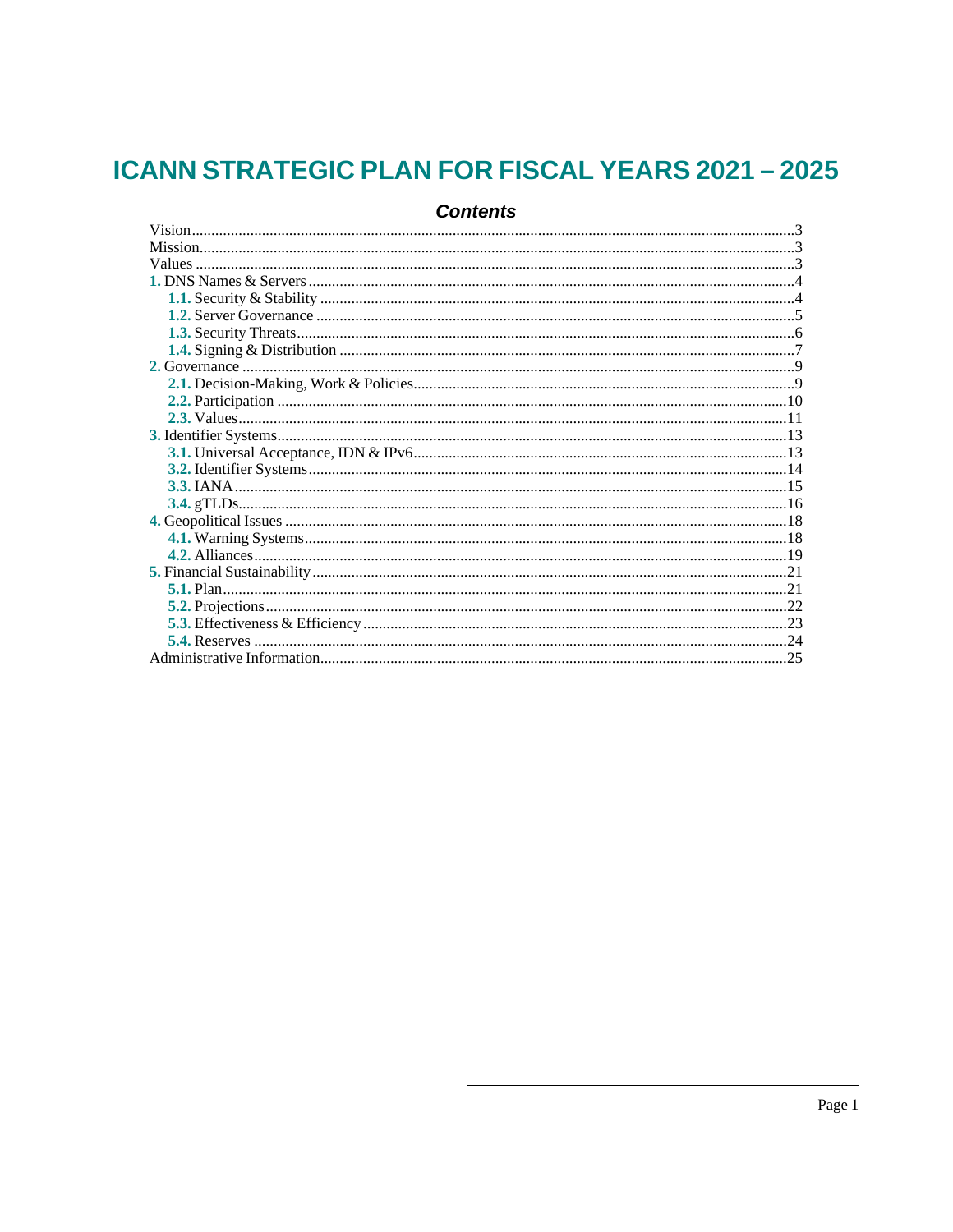*Performance Plan*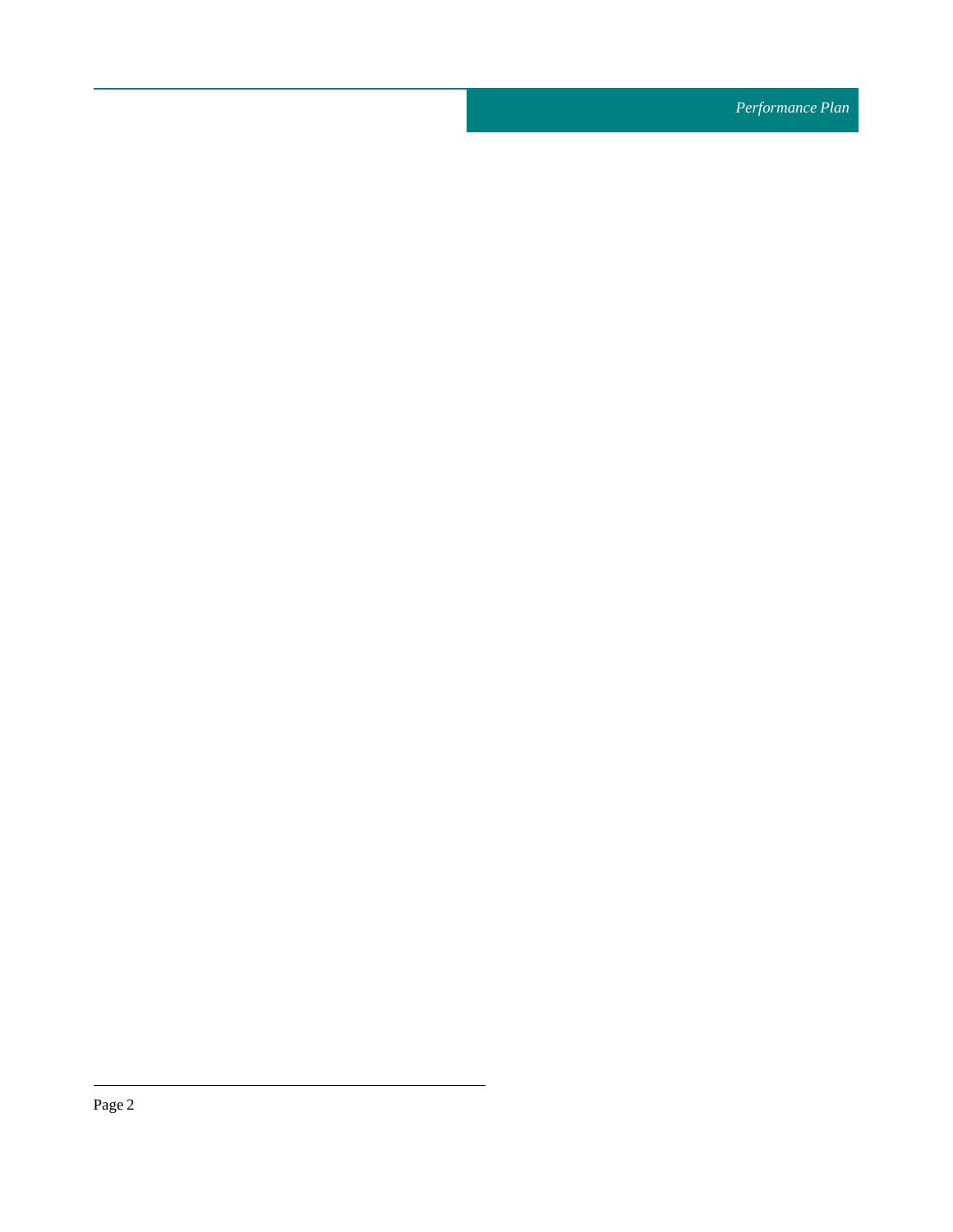# **Internet Corporation for Assigned Names and Numbers (ICANN)**

# <span id="page-2-0"></span>Vision

A single, open, and globally interoperable Internet

# <span id="page-2-1"></span>Mission

To ensure the stable and secure operation of the Internet's unique identifier systems

<span id="page-2-2"></span>Values

**Openness**

**Stability**

**Security**

**Reliability**

**Resiliency**

**Interoperability**

**Coordination**

**Collaboration**

**Inclusivity**

**Transparency**

**Accountability**

**Competition**

**Consumer Choice**

**Innovation**

**Effectiveness**

**Efficiency**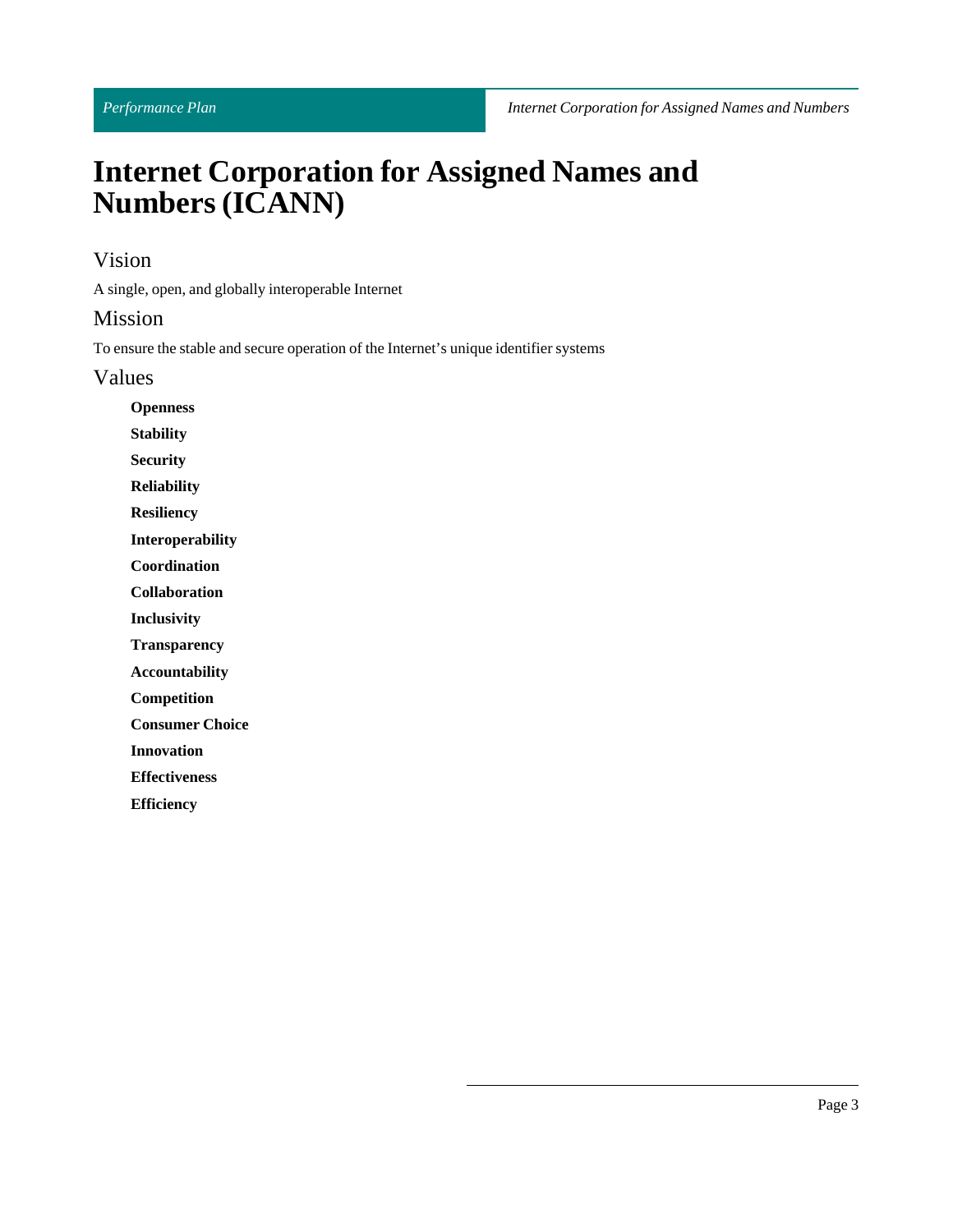# <span id="page-3-0"></span>**1. DNS Names & Servers**

*Strengthen the security of the Domain Name System and the DNS Root Server System.*

The Internet's importance to the world's economic, social, and political systems is growing in conjunction with the expansion of its user base, content, and applications. Internet connectivity continues to increase worldwide, particularly in developing countries. This growth brings with it increased pressures on the infrastructure of the Internet, and thus an increasing need for reliability, stability, and security of the DNS and Internet infrastructure. Levels of security across the different sectors of the global economy vary widely. Vulnerabilities in systems and processes are numerous. For example, distributed denial-of-service (DDoS) attacks using the DNS and other vulnerabilities like malicious software distribution, phishing, and the coordination of compromised machines into "botnets" compromise various aspects of the Internet's infrastructure. These growing threats also present opportunity. ICANN will strengthen the coordination of the DNS and DNS Root Server Systems, in partnership with the DNS root server operators, authoritative and resolution server operators, and other DNS stakeholders. ICANN can help improve the awareness of these threats and foster greater diversity of thought to best anticipate and respond to these challenges. Seizing these opportunities requires action. A coordinated approach is necessary to effectively identify and mitigate DNS security threats and combat DNS abuse. Promoting greater adoption of global open Internet standards and enhancing awareness of security threats among stakeholders are two necessary steps that can be taken to strengthen the security and stability of the Internet's infrastructure. All actors have a collective responsibility to ensure that the DNS remains robust.

### <span id="page-3-1"></span>**1.1.** Security & Stability

*Improve the shared responsibility for upholding the security and stability of the DNS by strengthening DNS coordination in partnership with relevant stakeholders.*

Strategic Risks: •Stronger control over the Internet and cybersecurity by governments could influence DNS root server governance structures. • Creation of alternative DNS root infrastructures could facilitate the creation of alternative DNS root name spaces. • The lack of an accountable governance structure could impact DNS root service delivery and reduce trust in the root server operators and the DNS more generally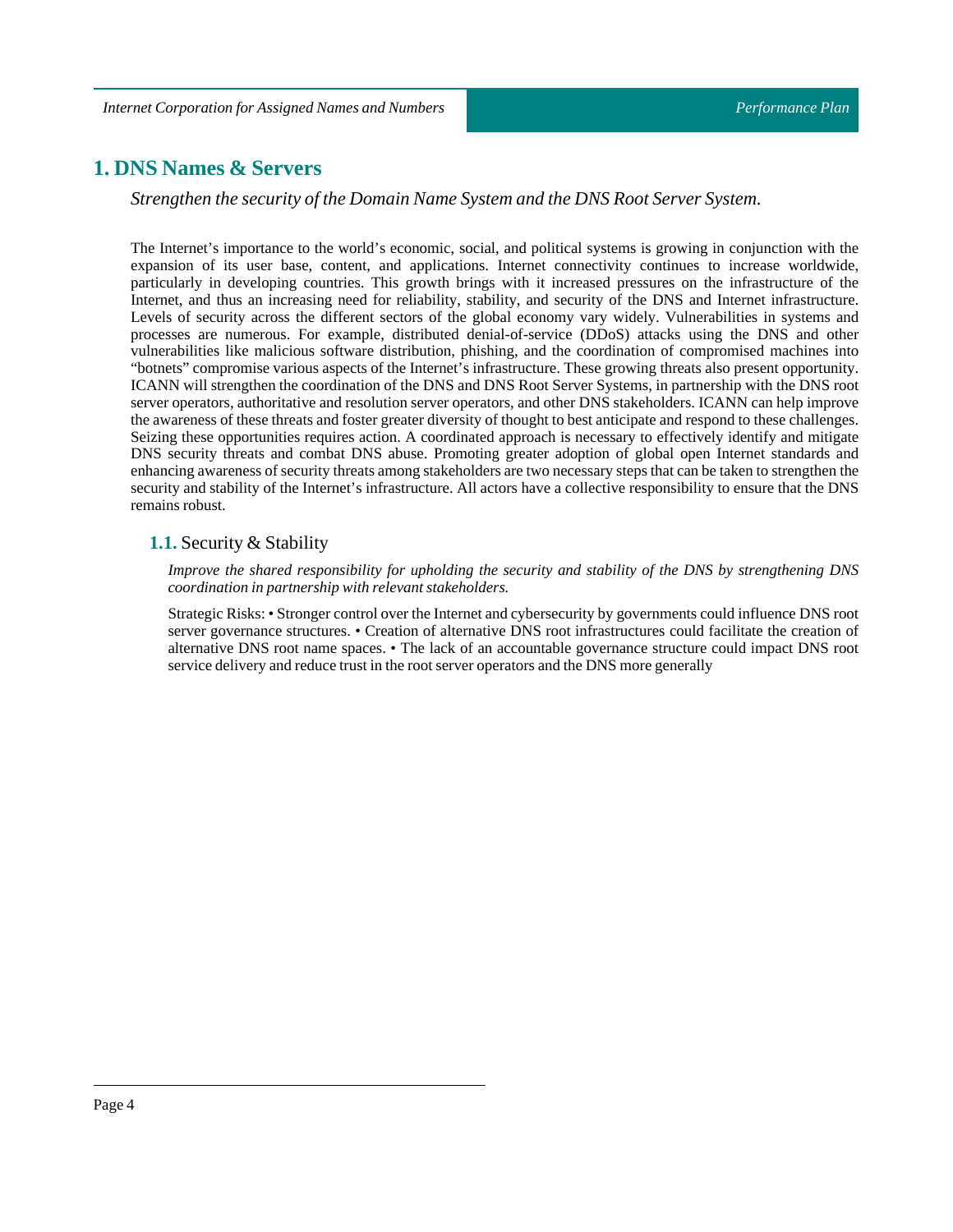#### **1.1.1 Approach**

| <b>Description</b>                                                                                                                                                    | Type   | <b>Status</b> | <b>Start Date</b> | <b>End Date</b> |
|-----------------------------------------------------------------------------------------------------------------------------------------------------------------------|--------|---------------|-------------------|-----------------|
| ICANN, in partnership with                                                                                                                                            | Target | Effective     |                   |                 |
| relevant stakeholders,<br>establishes and promotes a<br>coordinated approach to<br>effectively identify and<br>mitigate DNS security threats<br>and combat DNS abuse. | Actual |               |                   |                 |

#### **1.1.2 Forum**

| <b>Description</b>                                                                                     | Type   | <b>Status</b>         | <b>Start Date</b> | <b>End Date</b> |
|--------------------------------------------------------------------------------------------------------|--------|-----------------------|-------------------|-----------------|
| <b>ICANN</b> continues to provide a<br>trusted forum that effectively<br>convenes relevant parties for | Target | Relevant &<br>Trusted |                   |                 |
| discussions on the security.<br>stability, evolution, and<br>interoperability of the DNS.              | Actual |                       |                   |                 |

### **1.1.3 Reputation**

| <b>Description</b>                                                                | Tvpe   | <b>Status</b> | <b>Start Date</b> | End Date |
|-----------------------------------------------------------------------------------|--------|---------------|-------------------|----------|
| <b>ICANN</b> maintains a reputation                                               | Target | Maintenance   |                   |          |
| as the source of unbiased.<br>reliable, and factual<br>information on DNS health. | Actual |               |                   |          |

### <span id="page-4-0"></span>**1.2.** Server Governance

*Strengthen DNS root server operations governance in coordination with the DNS root server operators.*

Strategic Risks • Stronger control over the Internet and cybersecurity by governments could influence DNS root server governance structures. • Creation of alternative DNS root infrastructures could facilitate the creation of alternative DNS root name spaces. • The lack of an accountable governance structure could impact DNS root service delivery and reduce trust in the root server operators and the DNS more generally.

### **Stakeholder(s):**

#### **DNS** Root Server Operators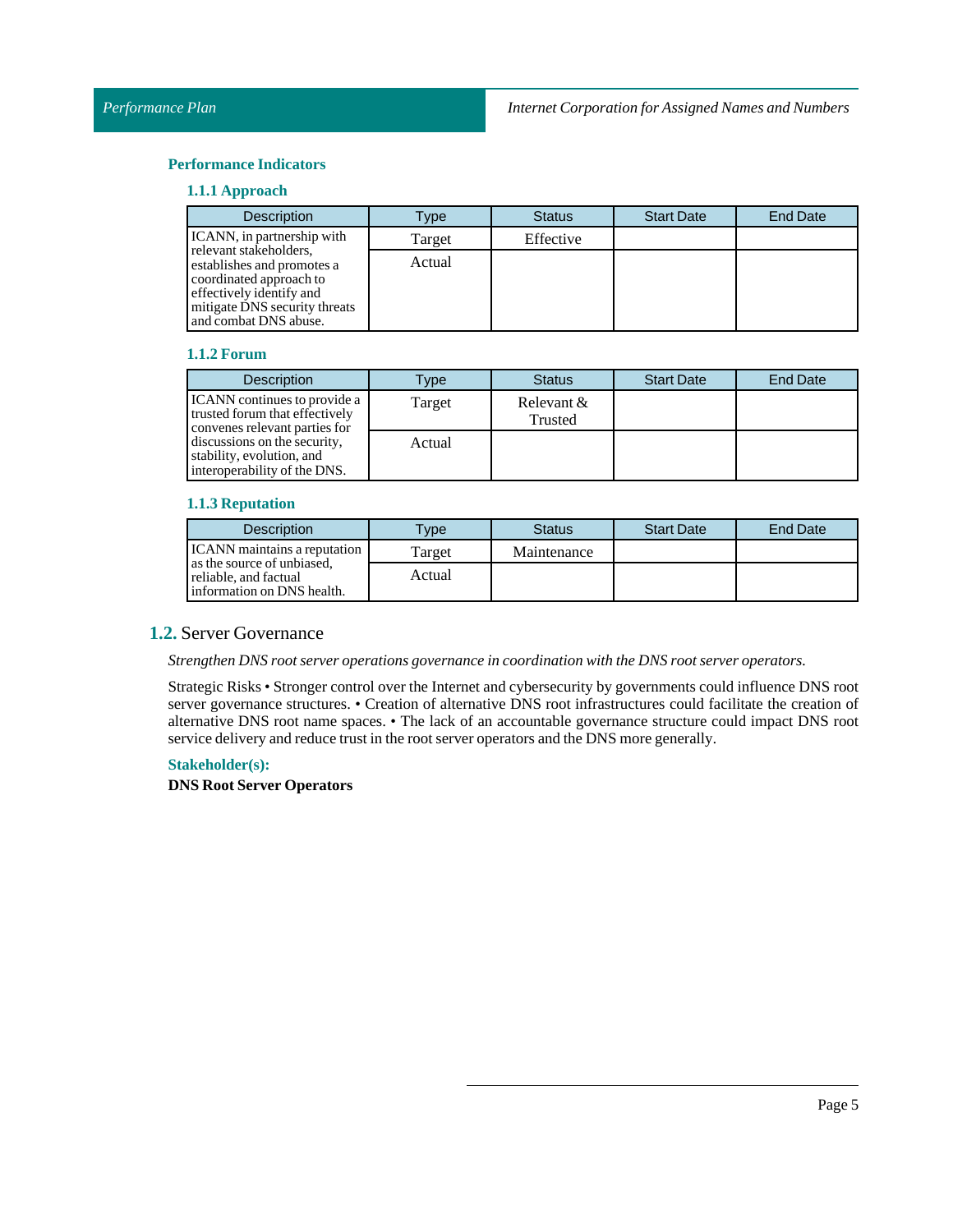#### **1.2.1 Governance & Technical Evolution**

| <b>Description</b>                                                                                                                                                 | Type   | <b>Status</b> | <b>Start Date</b> | <b>End Date</b> |
|--------------------------------------------------------------------------------------------------------------------------------------------------------------------|--------|---------------|-------------------|-----------------|
| Working with DNS root server                                                                                                                                       | Target | Enhanced      |                   |                 |
| operators and other relevant<br>parties, ICANN continues to<br>enhance the governance and<br>technical evolution of DNS<br>root server operations and<br>services. | Actual |               |                   |                 |

#### **1.2.2 Plan**

| <b>Description</b>                                                                                                                                 | Type   | <b>Status</b> | <b>Start Date</b> | <b>End Date</b> |
|----------------------------------------------------------------------------------------------------------------------------------------------------|--------|---------------|-------------------|-----------------|
| ICANN, in collaboration with                                                                                                                       | Target | Developed     |                   |                 |
| DNS root server operators and<br>other relevant parties, develops<br>a coordinated emergency plan<br>to address DNS Root Server<br>System attacks. | Actual |               |                   |                 |

### <span id="page-5-0"></span>**1.3.** Security Threats

*Identify and mitigate security threats to the DNS through greater engagement with relevant hardware, software, and service vendors.*

Strategic Risks: • National or regional regulations cause unintended consequences, which threaten the security and stability of the single, interoperable Internet. • Inability to mitigate security threats undermines confidence in institutions responsible for the security and stability of the DNS. • Competing priorities – such as public safety, personal security, privacy, and socioeconomic concerns – raise challenges in mitigating DNS security threats. • Domain name abuse continues to grow.

#### **Stakeholder(s):**

**Hardware Vendors**

**Internet Service Vendors** 

**Software Vendors**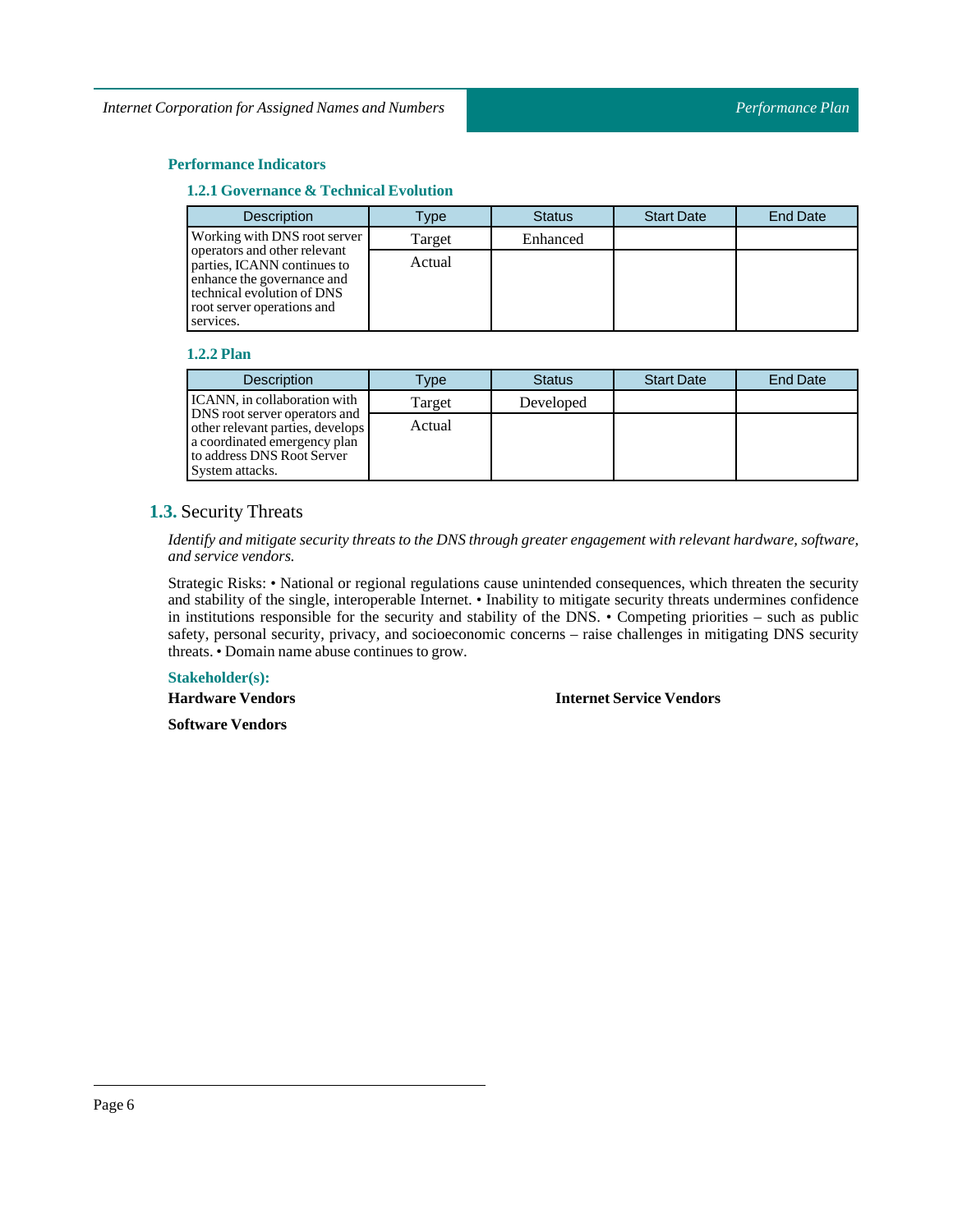#### **1.3.1Security**

| <b>Description</b>                                                                                                                                                                               | Type   | <b>Status</b> | <b>Start Date</b> | <b>End Date</b> |
|--------------------------------------------------------------------------------------------------------------------------------------------------------------------------------------------------|--------|---------------|-------------------|-----------------|
| The inherent security of the                                                                                                                                                                     | Target | Increased     |                   |                 |
| DNS and unique identifiers<br>system measurably increases,<br>due to higher adoption of<br>global open Internet standards<br>and greater awareness of<br>security threats among<br>stakeholders. | Actual |               |                   |                 |

#### **1.3.2 Knowledge**

| <b>Description</b>                                                                                           | <b>Type</b> | <b>Status</b> | <b>Start Date</b> | <b>End Date</b> |
|--------------------------------------------------------------------------------------------------------------|-------------|---------------|-------------------|-----------------|
| <b>ICANN</b> , in collaboration with                                                                         | Target      | Enhanced      |                   |                 |
| relevant hardware, software,<br>and service vendors, enhances<br>knowledge about DNS safety<br>and security. | Actual      |               |                   |                 |

#### **1.3.3 Threats**

| <b>Description</b>                                                                                                                                   | <b>Type</b> | <b>Status</b> | <b>Start Date</b> | <b>End Date</b> |
|------------------------------------------------------------------------------------------------------------------------------------------------------|-------------|---------------|-------------------|-----------------|
| Security threats leveraging the                                                                                                                      | Target      | Declined      |                   |                 |
| DNS measurably decline as a<br>result of encouraging relevant<br>hardware, software, and<br>service vendors to incorporate<br>key security measures. | Actual      |               |                   |                 |

### <span id="page-6-0"></span>**1.4.** Signing & Distribution

*Increase the robustness ofthe DNS root zone key signing and distribution services and processes.*

Strategic Risks: • Successful cyberattacks and information warfare undermine trust in the DNS. • Failure of the DNS root key signing service would threaten Internet operations. • Lack of improved root zone distribution service could lead to the overloading of the existing root zone distribution mechanisms.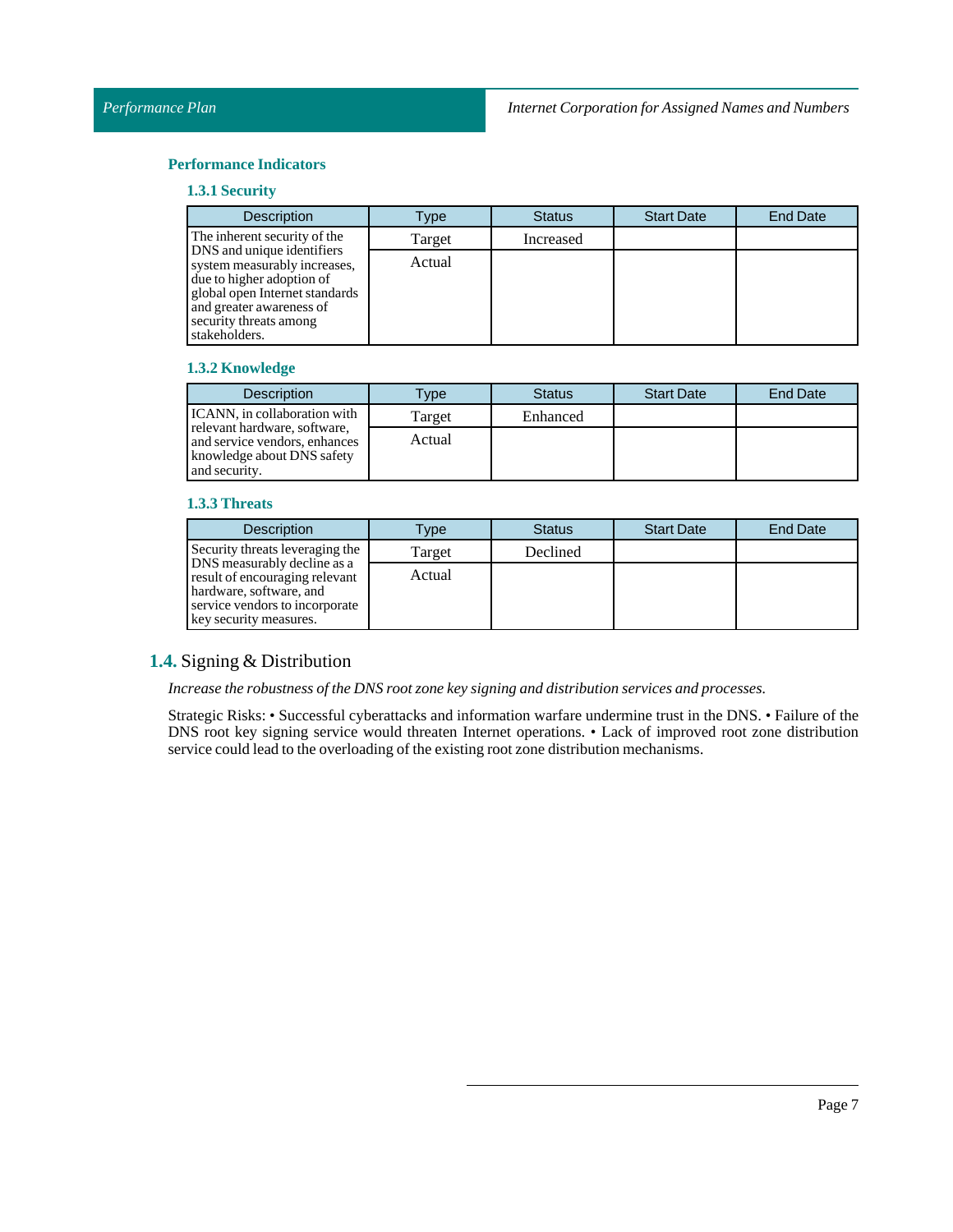### **1.4.1 DNS Trust**

| <b>Description</b>                                                                             | <b>VDe</b> | <b>Status</b> | <b>Start Date</b> | <b>End Date</b> |
|------------------------------------------------------------------------------------------------|------------|---------------|-------------------|-----------------|
| The reliable, resilient, and                                                                   | Target     | Trusted       |                   |                 |
| interoperable DNS remains the<br>leading trusted platform for the<br>Internet's naming system. | Actual     |               |                   |                 |

### **1.4.2 Root Zone Data**

| <b>Description</b>                                                                        | $T$ vpe | Availability | <b>Start Date</b> | <b>End Date</b> |
|-------------------------------------------------------------------------------------------|---------|--------------|-------------------|-----------------|
| Increased availability of root                                                            | Target  | Increased    |                   |                 |
| zone data enables greater<br>decentralization and<br>distribution of DNS root<br>service. | Actual  |              |                   |                 |

### **1.4.3 KSK Trust**

| <b>Description</b>                                                                                                                                                                                                                                               | Type   | <b>Status</b> | <b>Start Date</b> | <b>End Date</b> |
|------------------------------------------------------------------------------------------------------------------------------------------------------------------------------------------------------------------------------------------------------------------|--------|---------------|-------------------|-----------------|
| The Internet community's trust                                                                                                                                                                                                                                   | Target | Increased     |                   |                 |
| in ICANN to provide resilient,<br>scalable, and accountable Key<br>Signing Key (KSK)<br>$m$ anagement – as an adjunct to<br>existing public key<br>infrastructures – increases,<br>facilitating improved security<br>technologies and greater use of<br>the DNS. | Actual |               |                   |                 |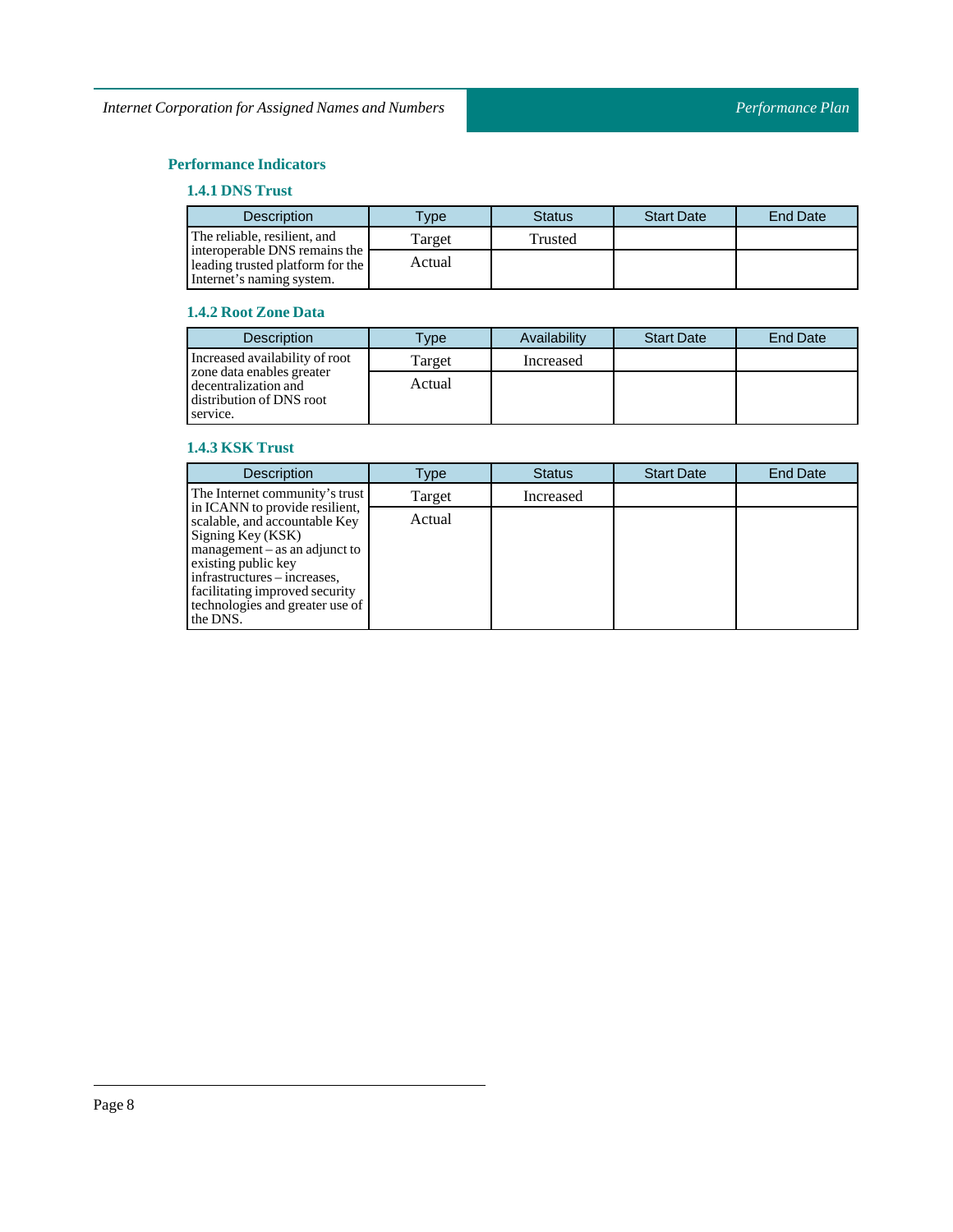# <span id="page-8-0"></span>**2. Governance**

*Improve the effectiveness of ICANN's multistakeholder model of governance.*

As the Internet expands and evolves, ICANN's multistakeholder model of governance faces challenges including: increased community responsibilities leading to stakeholder burnout; pressure to accelerate effective cross-community efforts and policy development; concerns about achieving consensus on increasingly complex issues; and stress on the organization's ability to support a larger, open, and engaged multistakeholder community. ICANN's unique model of governance will continue to be challenged, and those challenges must be addressed in a timely manner for ICANN to remain relevant and successful. ICANN must make its model stronger and more effective. Ongoing improvement of the decision-making process benefits from ICANN stakeholders collaborating and engaging in consensus building processes. By enhancing stakeholder participation and helping participation become more active and informed, the workload can be more equitably distributed across the pool of stakeholders. ICANN also will continue to increase diversity and capacity across all parts of its ecosystem. Stronger decision-making systems and more consistent procedures will help improve the efficacy of ICANN's cross-community efforts. The transition of the coordination and management of the Internet's unique identifiers to the global Internet community reaffirmed the importance of transparency and accountability for ICANN. The organization will continue to address the opportunities and challenges associated with these requirements, while striving for operational effectiveness and fiscal responsibility. As ICANN seeks to become more effective, it will also continue to meet its commitments, abide by its core values, and honor its bottom-up, consensus-based decision-making model.

### <span id="page-8-1"></span>**2.1.** Decision-Making, Work & Policies

*Strengthen ICANN's bottom-up multistakeholder decision-making process and ensure that work gets done and policies are developed in an effective and timely manner.*

Strategic Risks: • Unclear community and organizational priorities compete for scarce resources. • The cost to implement ICANN's multistakeholder model becomes unaffordable. • Polarized positions or agendas that do not represent the collective interest impede progress and waste resources. • Increased workload for the ICANN community, Board, and org impact the ability to effectively support ongoing work, resulting in community fatigue or stakeholder disengagement. • Process complexity impedes ICANN's ability to keep pace with the speed of external events that impact its future. • Perceived or actual delays in decision-making fuel doubts about ICANN's ability to address serious global issues in a timely fashion.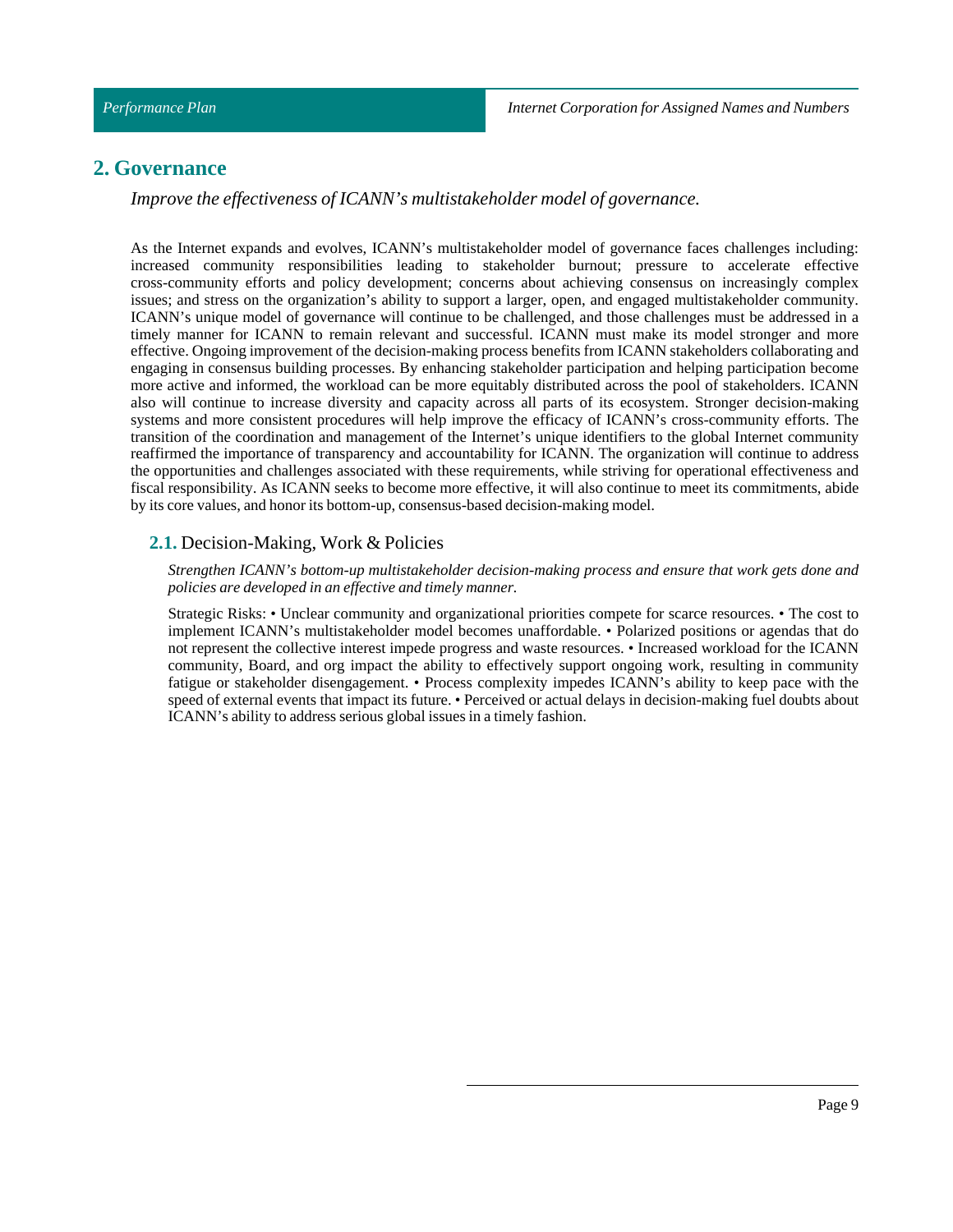### **2.1.1 Processes & Tools**

| <b>Description</b>                                                                                                                                                                                              | Type   | <b>Status</b>        | <b>Start Date</b> | <b>End Date</b> |
|-----------------------------------------------------------------------------------------------------------------------------------------------------------------------------------------------------------------|--------|----------------------|-------------------|-----------------|
| Processes and tools are in place<br>and consistently utilized to<br>reach consensus, resolve                                                                                                                    | Target | Consistently<br>Used |                   |                 |
| impasses, and make timely,<br>informed, and effective<br>decisions that are in the global<br>public interest, take policy<br>advice into account, and ensure<br>consistency with ICANN's<br>mission and bylaws. | Actual |                      |                   |                 |

### **2.1.2 Input**

| <b>Description</b>                                        | <b>Vpe</b> | <b>Status</b> | <b>Start Date</b> | End Date |
|-----------------------------------------------------------|------------|---------------|-------------------|----------|
| Decision-making processes                                 | Target     | Considered    |                   |          |
| ensure that input from all<br>stakeholders is considered. | Actual     |               |                   |          |

#### **2.1.3 Processes**

| <b>Description</b>                                                                                                                                                                                                                                                        | Type   | <b>Status</b> | <b>Start Date</b> | <b>End Date</b> |
|---------------------------------------------------------------------------------------------------------------------------------------------------------------------------------------------------------------------------------------------------------------------------|--------|---------------|-------------------|-----------------|
| Improved multistakeholder                                                                                                                                                                                                                                                 | Target | Improved      |                   |                 |
| model processes, such as<br><b>Policy Development Process</b><br>(PDP) 3.0 or streamlined<br>Organizational and Specific<br>Reviews, and other evolutions<br>of ICANN's governance and<br>cross-community working<br>methods help produce timely<br>and relevant results. | Actual |               |                   |                 |

#### **2.1.4 Prioritization Mechanisms**

| <b>Description</b>                                                                                                                                                                                          | Type   | <b>Status</b> | <b>Start Date</b> | <b>End Date</b> |
|-------------------------------------------------------------------------------------------------------------------------------------------------------------------------------------------------------------|--------|---------------|-------------------|-----------------|
| <b>ICANN</b> stakeholders                                                                                                                                                                                   | Target | Defined       |                   |                 |
| collaborate to define<br>prioritization mechanisms,<br>which ensure that cumulative<br>workload is reasonable at any<br>one time, and that ICANN<br>priorities reflect the<br>community's collective needs. | Actual |               |                   |                 |

### <span id="page-9-0"></span>**2.2.** Participation

*Support and grow active,informed, and effective stakeholder participation.*

Strategic Risks: • Limited resources could impact the ability for stakeholders to participate, which could compromise the credibility and integrity of the multistakeholder model. • Polarized positions or agendas that do not represent the collective interest impede progress and waste resources.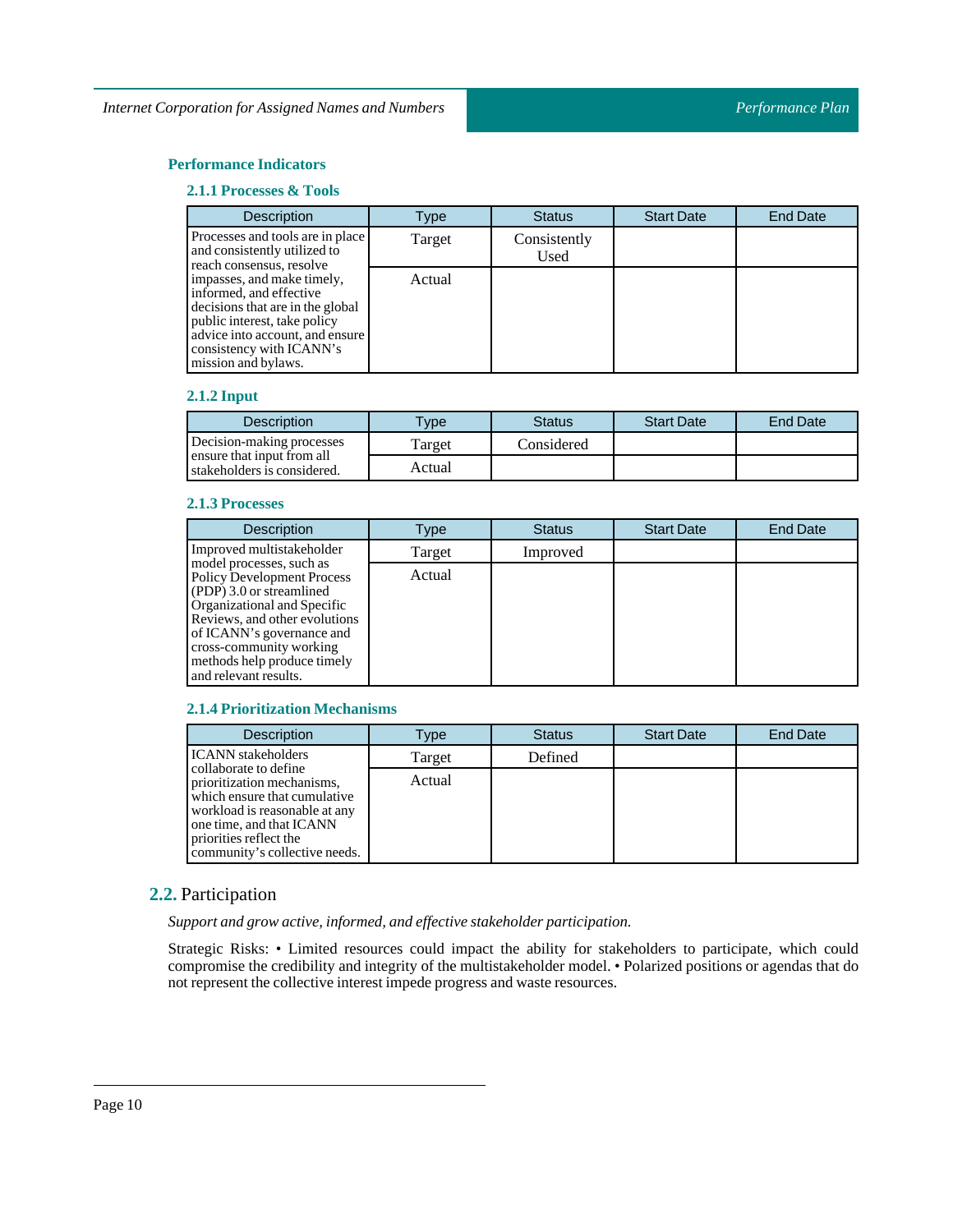#### **2.2.1 Participation**

| <b>Description</b>                                                                                                                                                                                                 | Type   | <b>Status</b> | <b>Start Date</b> | <b>End Date</b> |
|--------------------------------------------------------------------------------------------------------------------------------------------------------------------------------------------------------------------|--------|---------------|-------------------|-----------------|
| Meaningful stakeholder                                                                                                                                                                                             | Target | Increased     |                   |                 |
| participation increases,<br>demonstrated by community<br>members effectively engaged<br>in multistakeholder model<br>processes and committed to<br>cooperating toward an<br>agreed-upon global public<br>interest. | Actual |               |                   |                 |

#### **2.2.2 Knowledge & Skill**

| <b>Description</b>                                                                                                                                                                                                    | Type   | <b>Status</b> | <b>Start Date</b> | <b>End Date</b> |
|-----------------------------------------------------------------------------------------------------------------------------------------------------------------------------------------------------------------------|--------|---------------|-------------------|-----------------|
| The knowledge and skill levels                                                                                                                                                                                        | Target | Increased     |                   |                 |
| across the stakeholder<br>community and organization<br>increase, demonstrated by<br>community members and staff<br>equipped with basic<br>knowledge of the DNS as well<br>as ICANN policy and advisory<br>processes. | Actual |               |                   |                 |

### **2.2.3 Mechanisms**

| <b>Description</b>                                                                                                                                                             | <b>Type</b> | <b>Status</b> | <b>Start Date</b> | <b>End Date</b> |
|--------------------------------------------------------------------------------------------------------------------------------------------------------------------------------|-------------|---------------|-------------------|-----------------|
| The ICANN community                                                                                                                                                            | Target      | Established   |                   |                 |
| establishes mechanisms, such<br>as an accurate measure of<br>community participation, to<br>equitably distribute workload<br>among the pool of stakeholder<br>representatives. | Actual      |               |                   |                 |

### <span id="page-10-0"></span>**2.3.** Values

*Sustain and improve openness,inclusivity, accountability, and transparency.*

Strategic Risks: • Trends toward multilateralism, as well as changing economic, societal, and governmental interests, result in increased pressures on the ICANN multistakeholder model. • Stakeholder-specific interests preempt Internet policy or governance discussions, impairing the ICANN multistakeholder model. • Divergence of interests inherent to the multistakeholder model and a perceived lack of global representation fuel doubts about ICANN's effectiveness.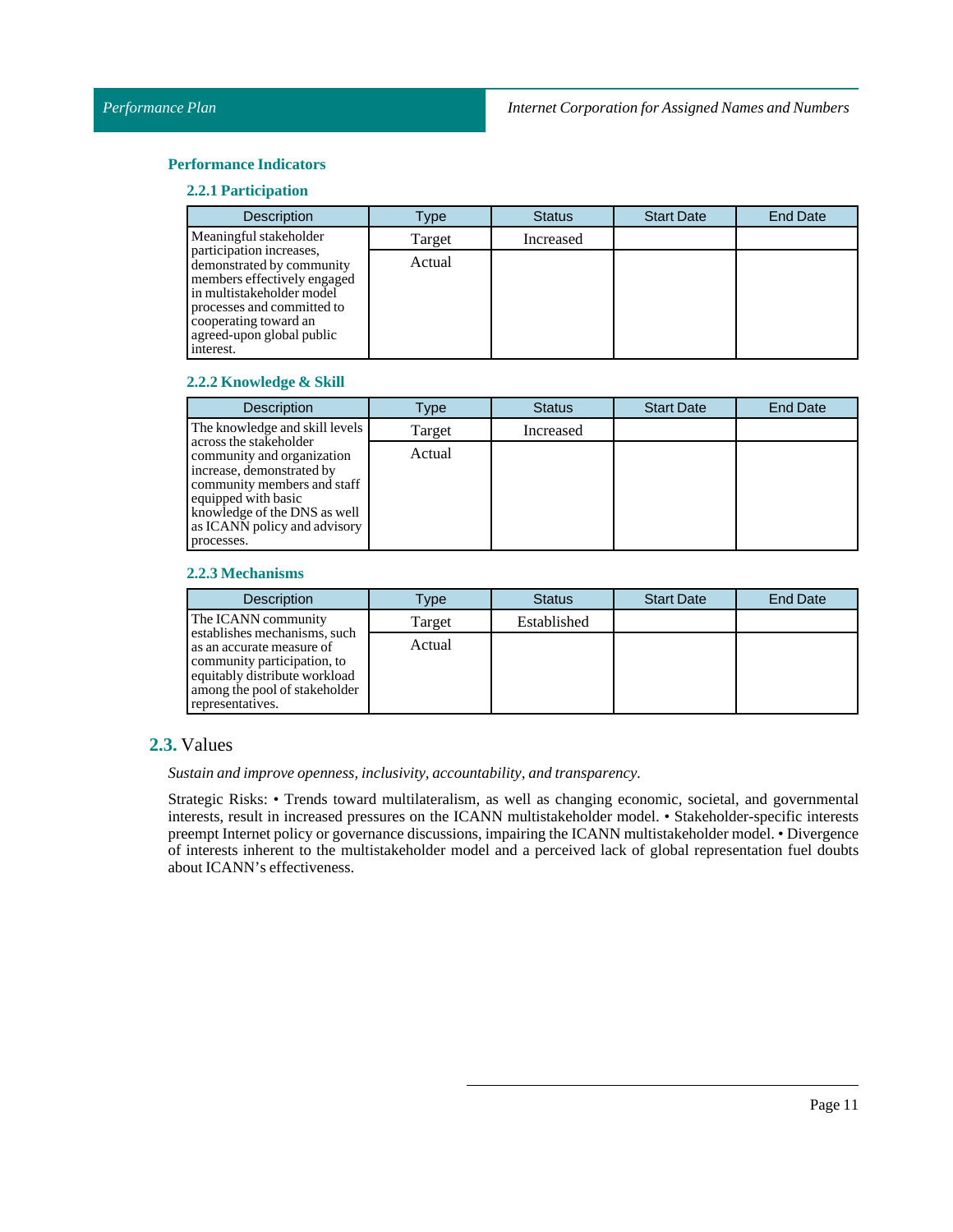### **2.3.1 Representation**

| <b>Description</b>                                            | Type:  | <b>Diversity</b> | <b>Start Date</b> | <b>End Date</b> |
|---------------------------------------------------------------|--------|------------------|-------------------|-----------------|
| Representation across all                                     | Target | Representative   |                   |                 |
| stakeholders continues to<br>reflect the evolving functional, | Actual |                  |                   |                 |
| geographic, and cultural<br>diversity of the Internet.        |        |                  |                   |                 |

### **2.3.2 Presence & Strategy**

| <b>Description</b>                                                                                     | Type   | Support   | <b>Start Date</b> | <b>End Date</b> |
|--------------------------------------------------------------------------------------------------------|--------|-----------|-------------------|-----------------|
| ICANN org's geographical                                                                               | Target | Effective |                   |                 |
| presence and international<br>strategy continue to effectively<br>support ICANN's global<br>community. | Actual |           |                   |                 |

### **2.3.3 Understanding**

| <b>Description</b>                                                                                                                        | Type   | <b>Status</b> | <b>Start Date</b> | <b>End Date</b> |
|-------------------------------------------------------------------------------------------------------------------------------------------|--------|---------------|-------------------|-----------------|
| Widespread understanding of                                                                                                               | Target | Increased     |                   |                 |
| the ICANN multistakeholder<br>model is established through<br>increased communication with<br>relevant organizations and<br>institutions. | Actual |               |                   |                 |

### **2.3.4 Transparency & Accountability**

| <b>Description</b>                                                               | <b>Type</b> | <b>Status</b>          | <b>Start Date</b> | <b>End Date</b> |
|----------------------------------------------------------------------------------|-------------|------------------------|-------------------|-----------------|
| <b>ICANN</b> Board and org<br>continue enhancing<br>transparency initiatives and | Target      | Enhanced $&$<br>Jpheld |                   |                 |
| upholding accountability.                                                        | Actual      |                        |                   |                 |

### **2.3.5 Transparency Practices**

| <b>Description</b>                                                                       | <b>VDe</b> | <b>Status</b> | <b>Start Date</b> | <b>End Date</b> |
|------------------------------------------------------------------------------------------|------------|---------------|-------------------|-----------------|
| <b>ICANN</b> community enhances                                                          | Target     | Enhanced      |                   |                 |
| their transparency practices to<br>increase cross-community<br>accountability and trust. | Actual     |               |                   |                 |

### **2.3.6 Inclusion & Participation**

| <b>Description</b>                                                                                 | <b>Vpe</b> | <b>Efforts</b> | <b>Start Date</b> | <b>End Date</b> |
|----------------------------------------------------------------------------------------------------|------------|----------------|-------------------|-----------------|
| Continued efforts of ICANN                                                                         | Target     | Continued      |                   |                 |
| Board, community, and org<br>facilitate the inclusion and<br>participation of all<br>stakeholders. | Actual     |                |                   |                 |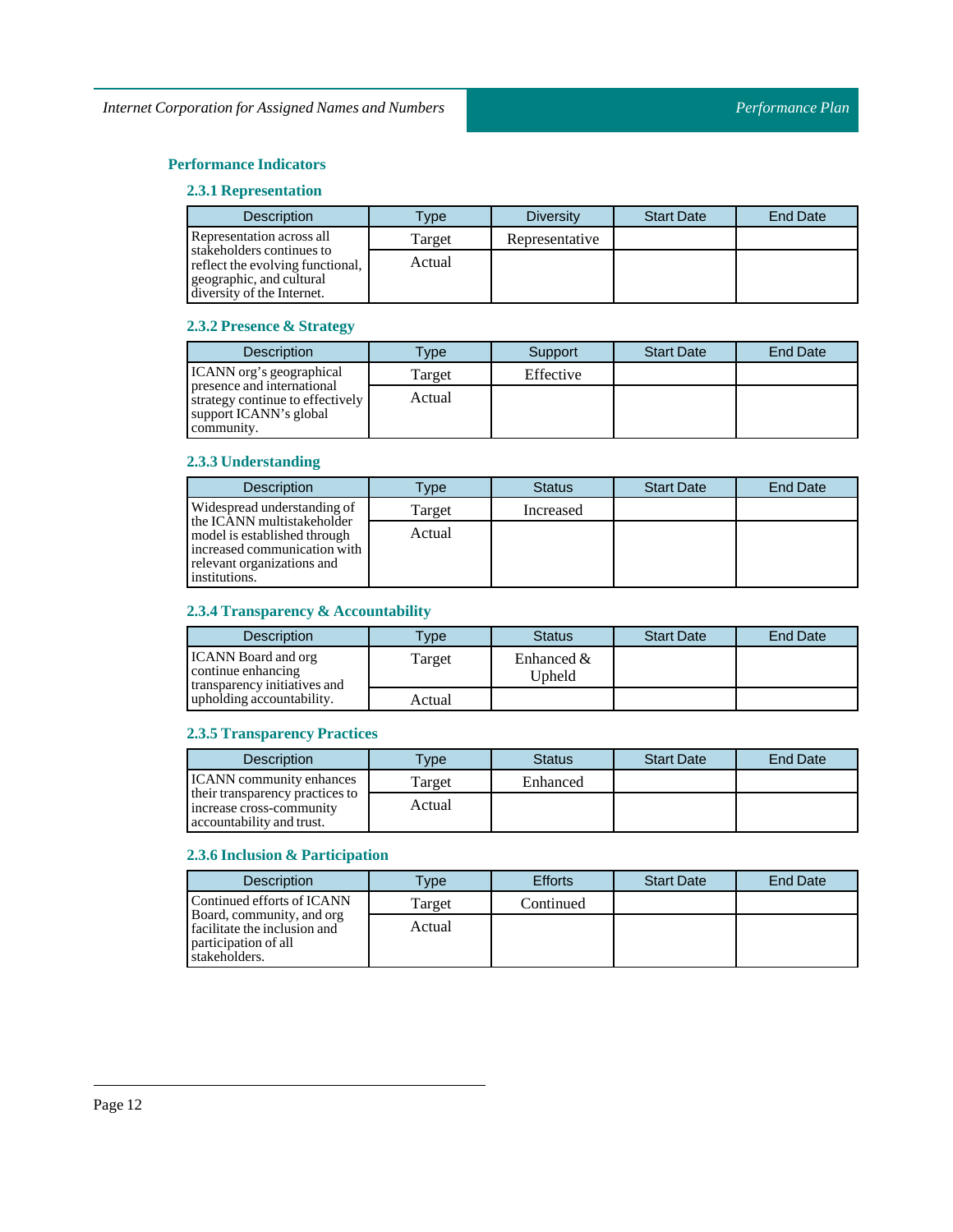# <span id="page-12-0"></span>**3. Identifier Systems**

*Evolve the unique identifier systems in coordination and collaboration with relevant parties to continue to serve the needs of the global Internet user base.*

More than half of the world's population uses the Internet. The majority of new Internet users are expected to come from Asia and Africa. The next chapter in the Internet's growth will increasingly impact the global Internet community as it evolves to include more of the world. With a forecast of exponential growth, the number of Internet-connected devices is increasing at an even greater pace than the user base. ICANN will continue to play a crucial role in ensuring a single, stable, interoperable infrastructure, including delivering the IANA functions. Promoting and improving Universal Acceptance and the implementation of Internationalized Domain Names (IDNs) are necessary to reach a more diverse Internet user base. In addition, embracing the rapid evolution of emerging technologies, business, and security models will allow ICANN to maintain agility as the Internet evolves. These strategies will ensure that ICANN improves the Internet's unique identifier systems to better serve a broader and more diverse global user base and is able to safeguard an open Internet for all.

### <span id="page-12-1"></span>**3.1.** Universal Acceptance, IDN & IPv6

*Foster competition, consumer choice, and innovation in the Internet space by increasing awareness and encouraging readiness for Universal Acceptance, IDN implementation, and IPv6.*

Strategic Risks: • Insufficient readiness for Universal Acceptance, IDN implementation, and IPv6 could result in a failure to serve Internet users' needs. • Lack of coordination among technical bodies on policy development and standard-setting processes could impact use and adoption of IDNs.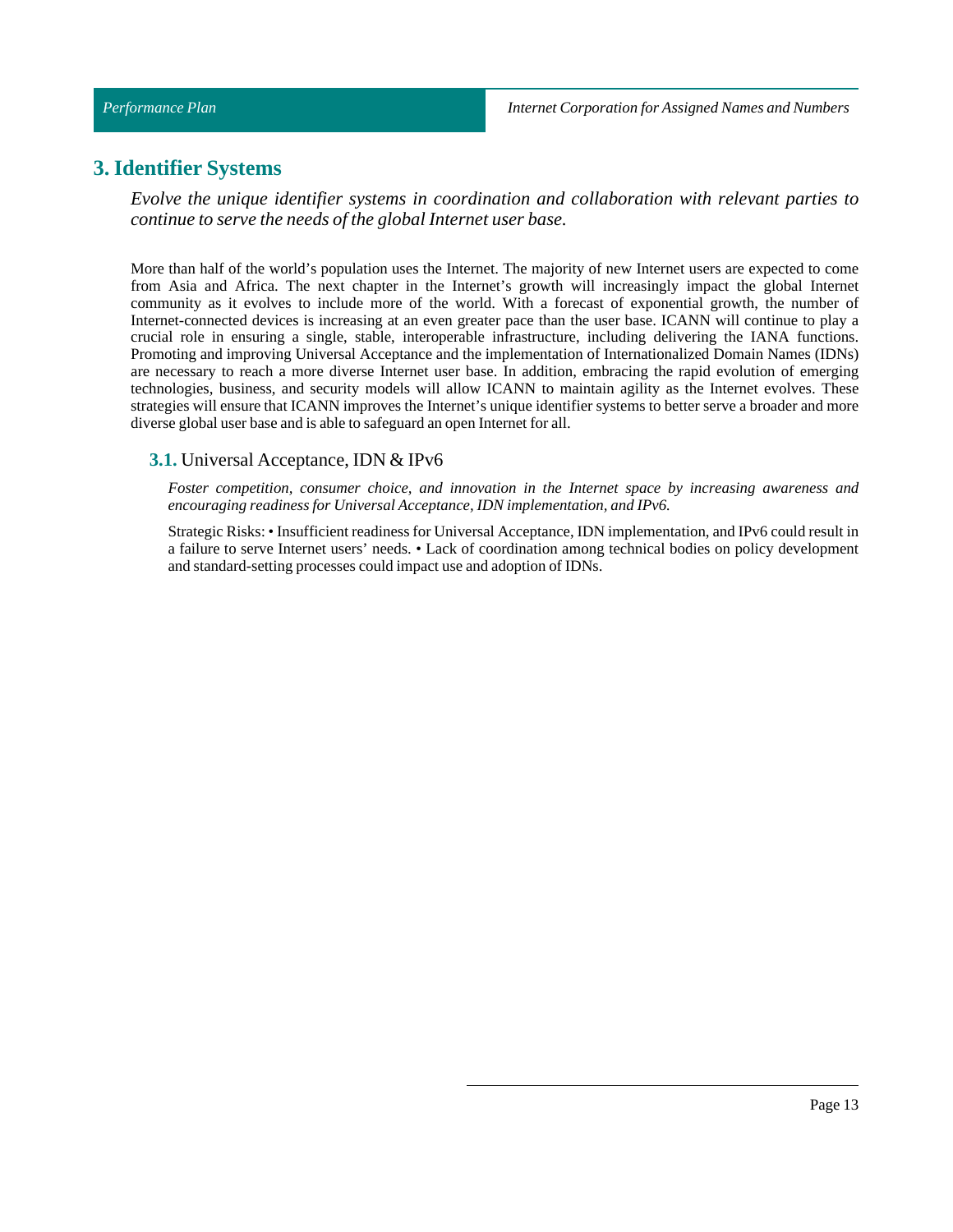#### **3.1.1 Cooperation**

| <b>Description</b>                                                                                                                                                                                                          | Type   | <b>Status</b> | <b>Start Date</b> | <b>End Date</b> |
|-----------------------------------------------------------------------------------------------------------------------------------------------------------------------------------------------------------------------------|--------|---------------|-------------------|-----------------|
| <b>ICANN</b> engages in greater                                                                                                                                                                                             | Target | Increased     |                   |                 |
| cooperation locally, regionally,<br>and globally, with stakeholder<br>groups and different policy and<br>standards development bodies<br>to raise awareness about<br>Universal Acceptance, IDN<br>implementation, and IPv6. | Actual |               |                   |                 |

#### **3.1.2 Universal Acceptance**

| <b>Description</b>                 | vpe    | <b>Readiness</b> | <b>Start Date</b> | End Date |
|------------------------------------|--------|------------------|-------------------|----------|
| Universal Acceptance               | Target | Increased        |                   |          |
| readiness measurably<br>increases. | Actual |                  |                   |          |

#### **3.1.3 IDNs**

| <b>Description</b>                                                                         | <b>Vpe</b> | <b>Status</b>               | <b>Start Date</b> | <b>End Date</b> |
|--------------------------------------------------------------------------------------------|------------|-----------------------------|-------------------|-----------------|
| IDNs are increasingly adopted<br>and treated in a standard<br>fashion by software vendors. | Target     | Adopted $\&$<br>Standarized |                   |                 |
|                                                                                            | Actual     |                             |                   |                 |

#### **3.1.4 gTLD Awareness**

| <b>Description</b>                                      | $T$ vpe | <b>Status</b> | <b>Start Date</b> | <b>End Date</b> |
|---------------------------------------------------------|---------|---------------|-------------------|-----------------|
| New gTLD awareness                                      | Target  | Increased     |                   |                 |
| increases, as measured in<br>surveys of Internet users. | Actual  |               |                   |                 |

#### **3.1.5 IPv6 Usage**

| Description           | $T$ vpe | Status    | <b>Start Date</b> | <b>End Date</b> |
|-----------------------|---------|-----------|-------------------|-----------------|
| IPv6 usage measurably | Target  | Increased |                   |                 |
| increases.            | Actual  |           |                   |                 |

### <span id="page-13-0"></span>**3.2.** Identifier Systems

*Improve assessment of and responsiveness to new technologies which impact the security, stability, and resiliency ofthe Internet's unique identifier systems by greater engagement with relevant parties.*

Strategic Risks: • Failure of the DNS to evolve threatens the single, interoperable Internet, and technical coordination becomes more complex. • New layers added to a stagnant DNS core technology and the growing viability of alternate DNS roots and alternative infrastructures add more complexity to the Internet ecosystem. The complexity of the Internet ecosystem makes technological change difficult.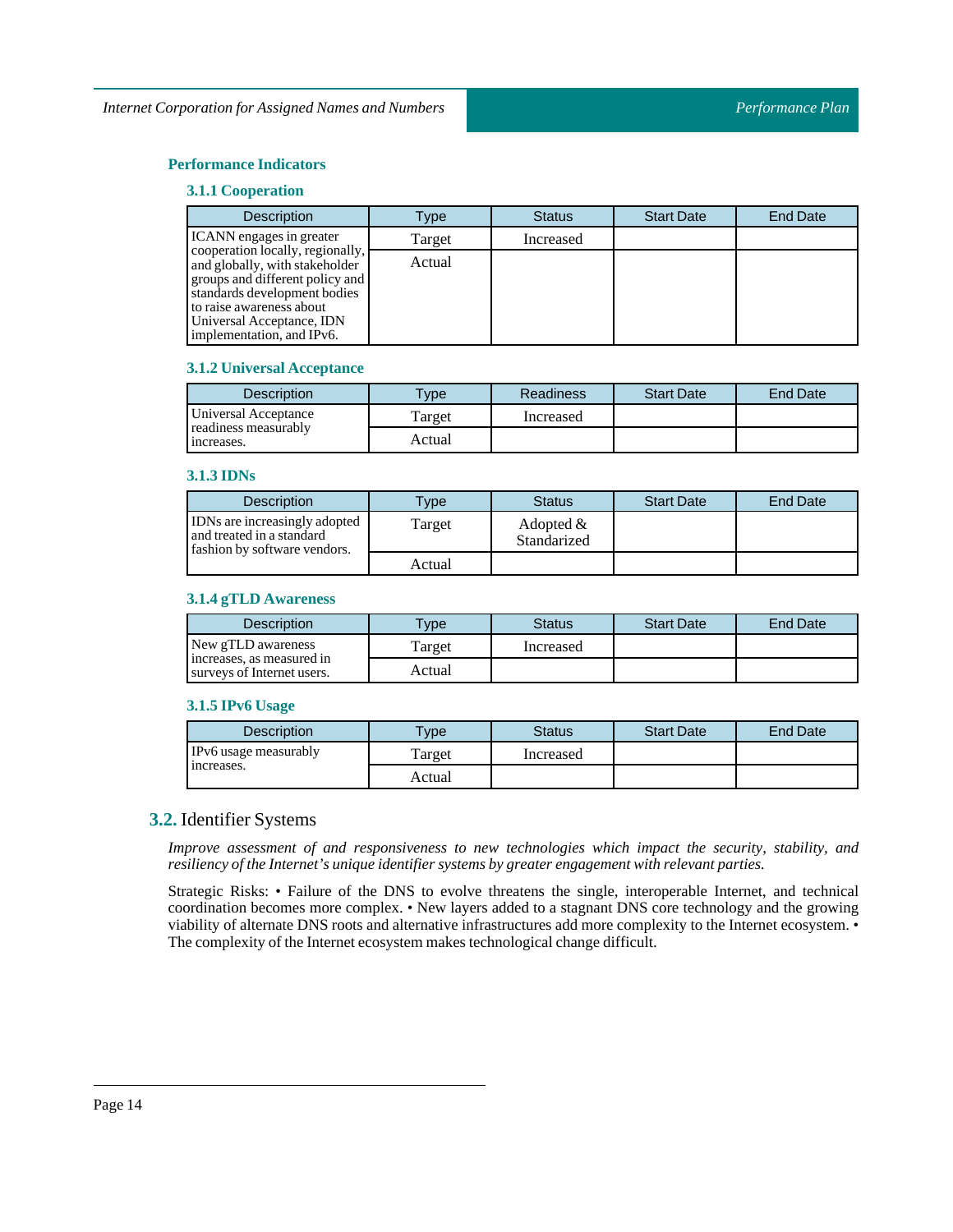### **3.2.1 Engagement**

| <b>Description</b>                                                                                                                                      | <b>Type</b> | <b>Status</b> | <b>Start Date</b> | <b>End Date</b> |
|---------------------------------------------------------------------------------------------------------------------------------------------------------|-------------|---------------|-------------------|-----------------|
| Enhanced engagement with                                                                                                                                | Target      |               |                   |                 |
| contracted parties creates more<br>robust industry relationships,<br>dynamic participation, and<br>improved responsiveness to<br>emerging technologies. | Actual      |               |                   |                 |

#### **3.2.2 Technology Assessment Mechanisms**

| <b>Description</b>                                                                     | vpe    | <b>Status</b> | <b>Start Date</b> | End Date |
|----------------------------------------------------------------------------------------|--------|---------------|-------------------|----------|
| Mechanisms are established                                                             | Target | Established   |                   |          |
| with which ICANN assesses<br>new technologies and, when<br>appropriate, embraces them. | Actual |               |                   |          |

### **3.2.3 Partnerships**

| <b>Description</b>                                                                                                                                                                                                                                             | Type   | <b>Status</b> | <b>Start Date</b> | <b>End Date</b> |
|----------------------------------------------------------------------------------------------------------------------------------------------------------------------------------------------------------------------------------------------------------------|--------|---------------|-------------------|-----------------|
| <b>ICANN</b> collaborates with                                                                                                                                                                                                                                 | Target | Leveraged     |                   |                 |
| relevant parties and effectively<br>leverages partnerships in the<br><b>IETF, Regional Internet</b><br>Registries, and naming<br>communities to develop and<br>integrate new technologies<br>with existing Internet protocol<br>structures, including the DNS. | Actual |               |                   |                 |

### <span id="page-14-0"></span>**3.3.** IANA

#### *Continue to deliver and enhance the IANA functions with operational excellence.*

Strategic Risks: • Unsuccessful delivery of the IANA functions undermines ICANN's ability to fulfill its mission. • Increase in security threats raises concerns about the stability of the DNS root and erodes confidence in its dependability.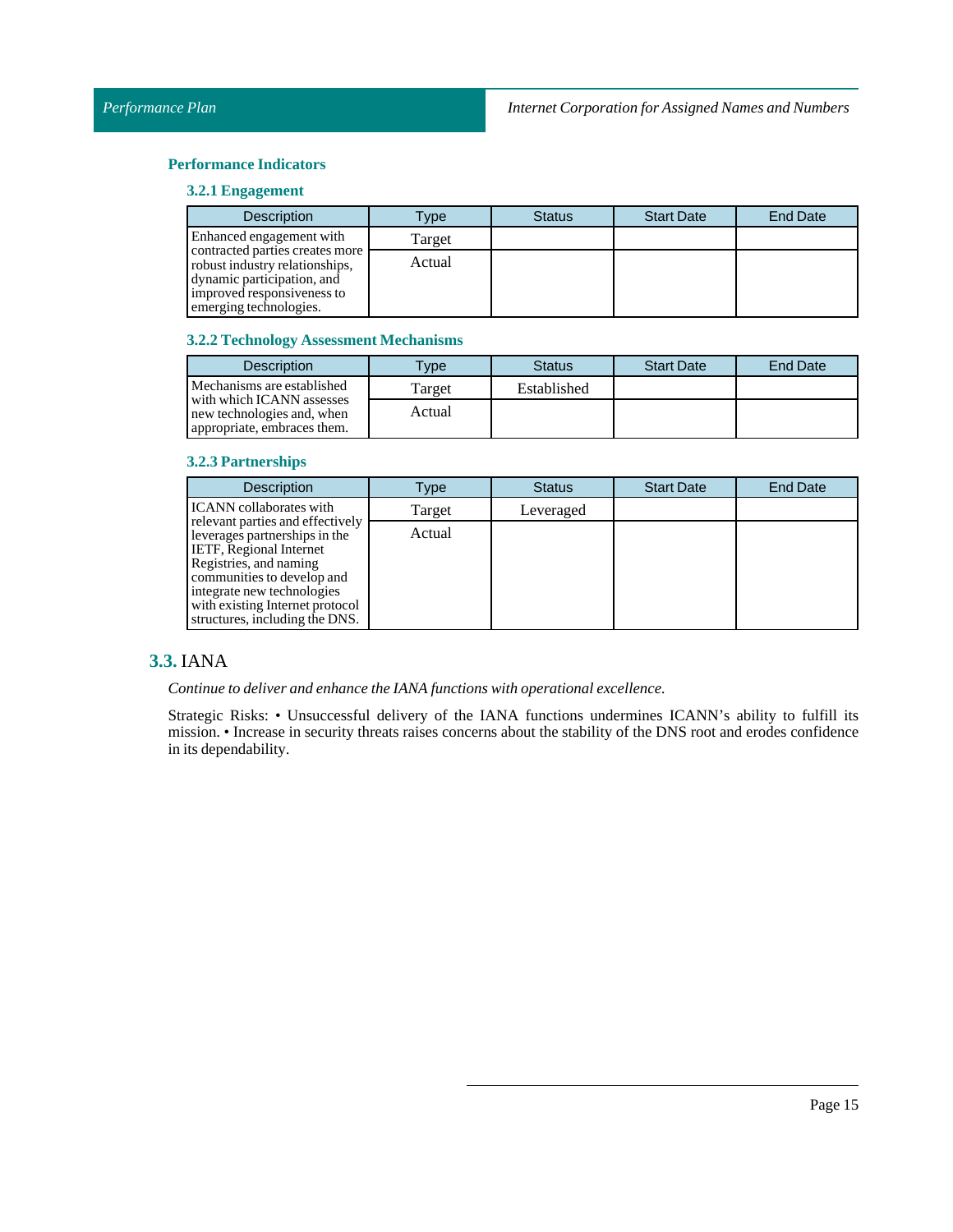### **3.3.1 IANA Functions**

| <b>Description</b>                                                                              | Type   | <b>Status</b>            | <b>Start Date</b> | End Date |
|-------------------------------------------------------------------------------------------------|--------|--------------------------|-------------------|----------|
| <b>ICANN</b> org continues to<br>provide reliable delivery and<br>continuous improvement of the | Target | Reliable $&$<br>Improved |                   |          |
| <b>IANA</b> functions, consistent<br>with community service level<br>agreements.                | Actual |                          |                   |          |

#### **3.3.2 Awareness**

| <b>Description</b>                                                                                                                                                                                       | Type   | <b>Status</b> | <b>Start Date</b> | <b>End Date</b> |
|----------------------------------------------------------------------------------------------------------------------------------------------------------------------------------------------------------|--------|---------------|-------------------|-----------------|
| <b>ICANN</b> promotes and supports                                                                                                                                                                       | Target | Promoted      |                   |                 |
| awareness of the IANA<br>functions, including among<br>stakeholders, to successfully<br>maintain the broad array of<br>Internet unique identifiers and<br>deliver effective DNS root<br>zone operations. | Actual |               |                   |                 |

#### **3.3.3 New Services**

| <b>Description</b>                                                                | $T$ vpe | <b>Status</b>              | <b>Start Date</b> | <b>End Date</b> |
|-----------------------------------------------------------------------------------|---------|----------------------------|-------------------|-----------------|
| New stakeholder services are<br>defined, delivered, and<br>effectively supported. | Target  | Delivered $&$<br>Supported |                   |                 |
|                                                                                   | Actual  |                            |                   |                 |

### <span id="page-15-0"></span>**3.4.** gTLDs

Support the continued evolution of the Internet's unique identifier systems with a new round of gTLDs that is *responsibly funded, managed, risk-evaluated, and consistent with ICANN processes.*

Strategic Risks: • A new gTLD round may not achieve its objectives. • Technical failures within the domain name space expansion could affect the stability of the unique identifier systems and underlying infrastructure.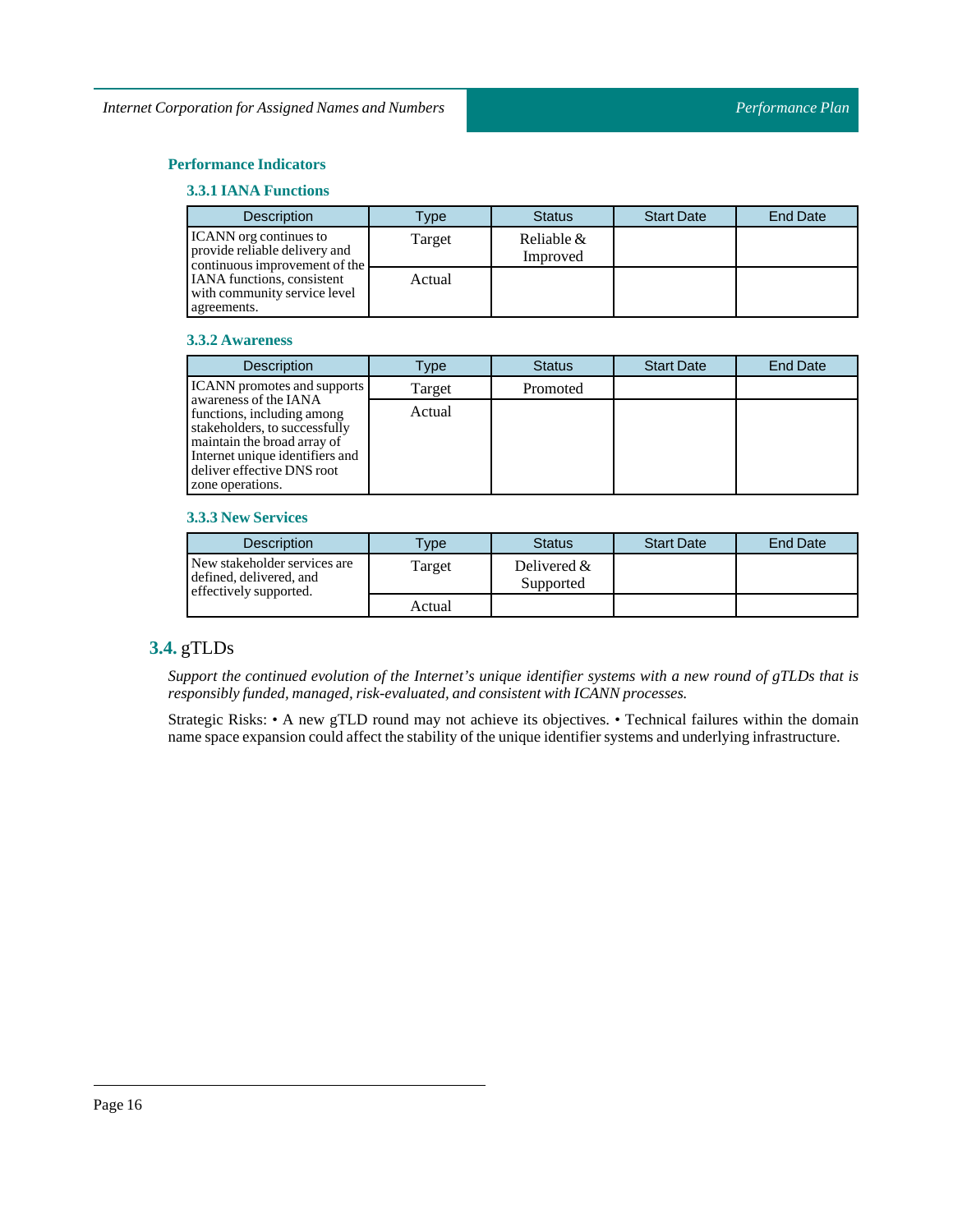### **3.4.1 Investment & Innovation**

| <b>Description</b>                                                                                                    | <b>Type</b> | <b>Status</b> | <b>Start Date</b> | End Date |
|-----------------------------------------------------------------------------------------------------------------------|-------------|---------------|-------------------|----------|
| The expansion of the DNS root                                                                                         | Target      | Attracted     |                   |          |
| attracts continued investment<br>and innovation, as indicated by<br>market developments and new<br>registry services. | Actual      |               |                   |          |

### **3.4.2 Interest & Participation**

| <b>Description</b>                                                                                      | <b>Type</b> | <b>Status</b> | <b>Start Date</b> | <b>End Date</b> |
|---------------------------------------------------------------------------------------------------------|-------------|---------------|-------------------|-----------------|
| Interest and participation in the                                                                       | Target      | Increased     |                   |                 |
| New gTLD Program<br>measurably increase, as<br>indicated by inquiries and new<br>entrants in the round. | Actual      |               |                   |                 |

### **3.4.3 Consumer Confidence**

| <b>Description</b>                                                                                                                                                | Type   | <b>Status</b> | <b>Start Date</b> | <b>End Date</b> | Domain Name<br><b>Registrations</b> |
|-------------------------------------------------------------------------------------------------------------------------------------------------------------------|--------|---------------|-------------------|-----------------|-------------------------------------|
| Consumer                                                                                                                                                          | Target | Strong        |                   |                 |                                     |
| confidence in the<br>evolving domain<br>name marketplace<br>remains strong, as<br>measured by<br>increasing domain<br>name registrations<br>and other indicators. | Actual |               |                   |                 |                                     |

### **3.4.4Stewardship**

| <b>Description</b>                                                                                                                                                                                                  | Type   | Quality | <b>Start Date</b> | <b>End Date</b> |
|---------------------------------------------------------------------------------------------------------------------------------------------------------------------------------------------------------------------|--------|---------|-------------------|-----------------|
| Good stewardship of the New                                                                                                                                                                                         | Target | High    |                   |                 |
| gTLD Program continues to be<br>demonstrated, as shown by<br>financial reporting, good risk<br>management, and the<br>availability of measures to<br>support sustained operations of<br>new gTLDs in the namespace. | Actual |         |                   |                 |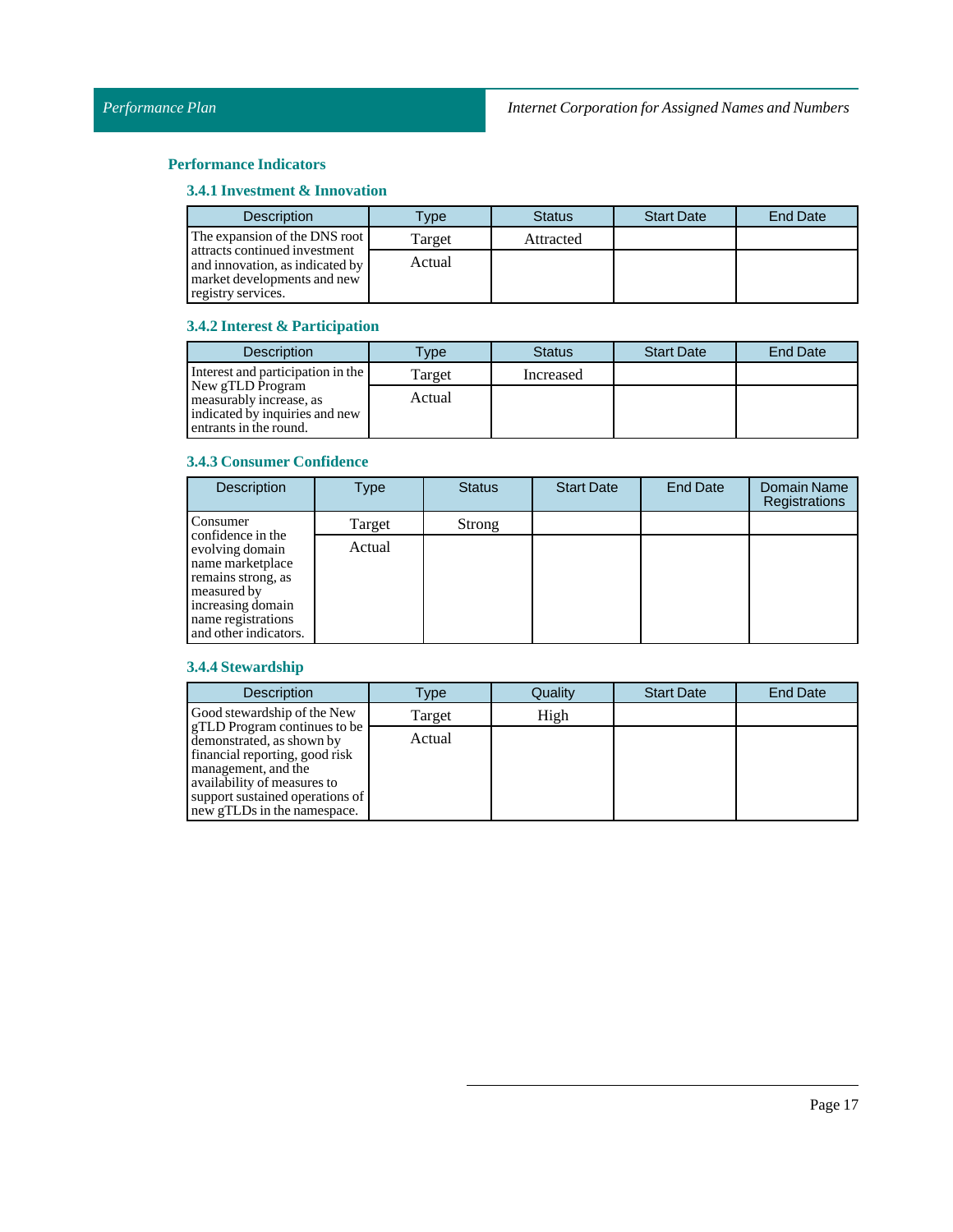*Internet Corporation for Assigned Names and Numbers*

# <span id="page-17-0"></span>PLACEHOLDER\_39 **4. Geopolitical Issues**

*Address geopolitical issues impacting ICANN's mission to ensure a single, globally interoperable Internet.*

Geopolitical and technical risks threaten the interoperability of a single Internet. Governmental policies, like so-called cyber sovereignty strategies, already have impacted Internet operations. For example, the trend toward forced data localization policies and regulations surrounding cross-border data flows create challenges for a single, interoperable Internet. Global tensions and protectionism threaten potential alliances in the Internet ecosystem. Information and communications technologies have increasing impact on global trade and development. As global reliance on the Internet grows, ICANN's role as the single coordinator of the Internet's unique identifier systems is increasingly important. To ensure its position as the recognized hub for facilitating discussions about the Internet and the DNS among all of its global stakeholders, ICANN will continue to increase awareness that the Internet ecosystem does not exist in a vacuum. In addition, ICANN will continue to partner with others in the Internet ecosystem and beyond to support initiatives that are relevant to addressing geopolitical issues and maintaining a single, interoperable Internet. With an established reputation as a central forum to address issues as they relate to the unique identifier systems, ICANN will also consider how best to position itself to respond to emerging regulatory and legislative matters that may impact its mission and the operation of the Internet's unique identifiers. A range of issues could threaten a single, interoperable Internet. For example, different jurisdictions could require changes to ICANN's contracts or technical standards, or override ICANN's processes.

### <span id="page-17-1"></span>**4.1.** Warning Systems

*Identify and address global challenges and opportunities within its remit by further developing early warning systems, such as ICANN org'sLegislative and Regulatory Development Reports.*

Strategic Risks: • ICANN's inability to establish itself as a key player in Internet governance results in increased external interventions by nation states or other entities. • Failure to anticipate legislative efforts force ICANN into a reactive mode.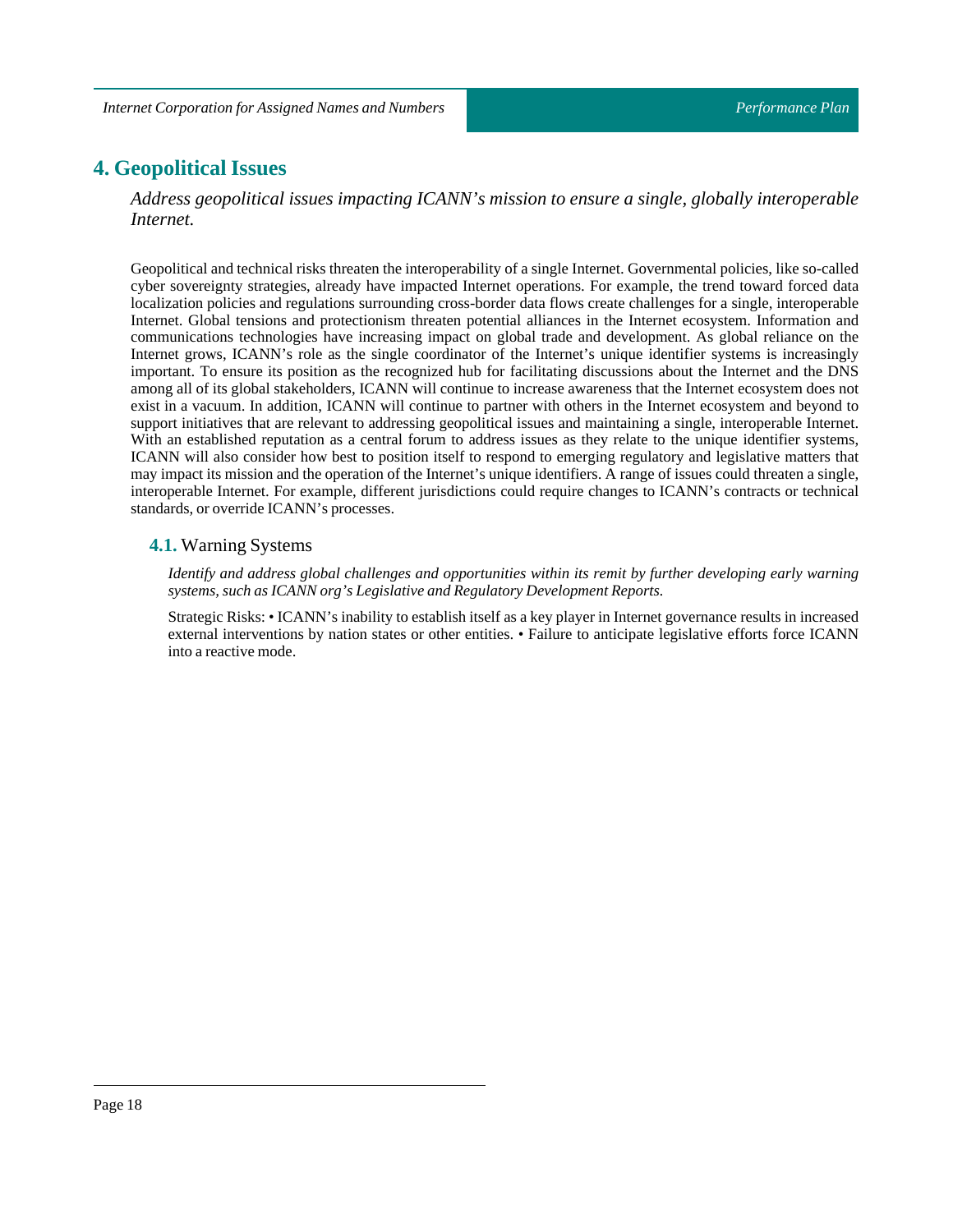### **4.1.1 Governmental/Intergovernmental Actions**

| <b>Description</b>                                                                                                                             | Type   | Monitoring                | <b>Start Date</b> | <b>End Date</b> |
|------------------------------------------------------------------------------------------------------------------------------------------------|--------|---------------------------|-------------------|-----------------|
| <b>ICANN</b> org continues to<br>develop and mature systems to<br>detect and monitor legislative                                               | Target | Detected $&$<br>Monitored |                   |                 |
| initiatives and other<br>governmental or<br>intergovernmental actions or<br>initiatives that could impact<br>ICANN's mission or<br>operations. | Actual |                           |                   |                 |

#### **4.1.2 Early WarningSystems**

| <b>Description</b>                                                                                                       | <b>Type</b> | Awareness  | <b>Start Date</b> | <b>End Date</b> |
|--------------------------------------------------------------------------------------------------------------------------|-------------|------------|-------------------|-----------------|
| <b>ICANN</b> org proactively                                                                                             | Target      | Recognized |                   |                 |
| engages with the community to<br>develop common awareness of<br><b>ICANN's contribution to early</b><br>warning systems. | Actual      |            |                   |                 |

#### **4.1.3 Input Processes**

| <b>Description</b>                                                       | <b>Type</b> | <b>Effectiveness</b> | <b>Start Date</b> | <b>End Date</b> |
|--------------------------------------------------------------------------|-------------|----------------------|-------------------|-----------------|
| <b>ICANN</b> has effective                                               | Target      | Effective            |                   |                 |
| processes in place to receive<br>and act on input from the<br>community. | Actual      |                      |                   |                 |

#### **4.1.4 Discussions**

| <b>Description</b>                                                                                                       | Type   | Convening &<br><b>Facilitation</b> | <b>Start Date</b> | <b>End Date</b> |
|--------------------------------------------------------------------------------------------------------------------------|--------|------------------------------------|-------------------|-----------------|
| <b>ICANN</b> effectively convenes                                                                                        | Target | Effective                          |                   |                 |
| and facilitates discussions with<br>relevant parties to help address<br>relevant global challenges and<br>opportunities. | Actual |                                    |                   |                 |

### <span id="page-18-0"></span>**4.2.** Alliances

Continue to build alliances in the Internet ecosystem and beyond to raise awareness of and engage with global *stakeholders about ICANN's mission and policymaking.*

Strategic Risks: • Lack of understanding of ICANN's remit interferes with ICANN's ability to participate in relevant arenas. • Internetinfrastructure, security, and government control continue to vary by region or nation. • Threats to a single, interoperable Internet – such as alternative DNS roots or diminished commonality within networks – fuel doubt in ICANN's ability to serve a global Internet.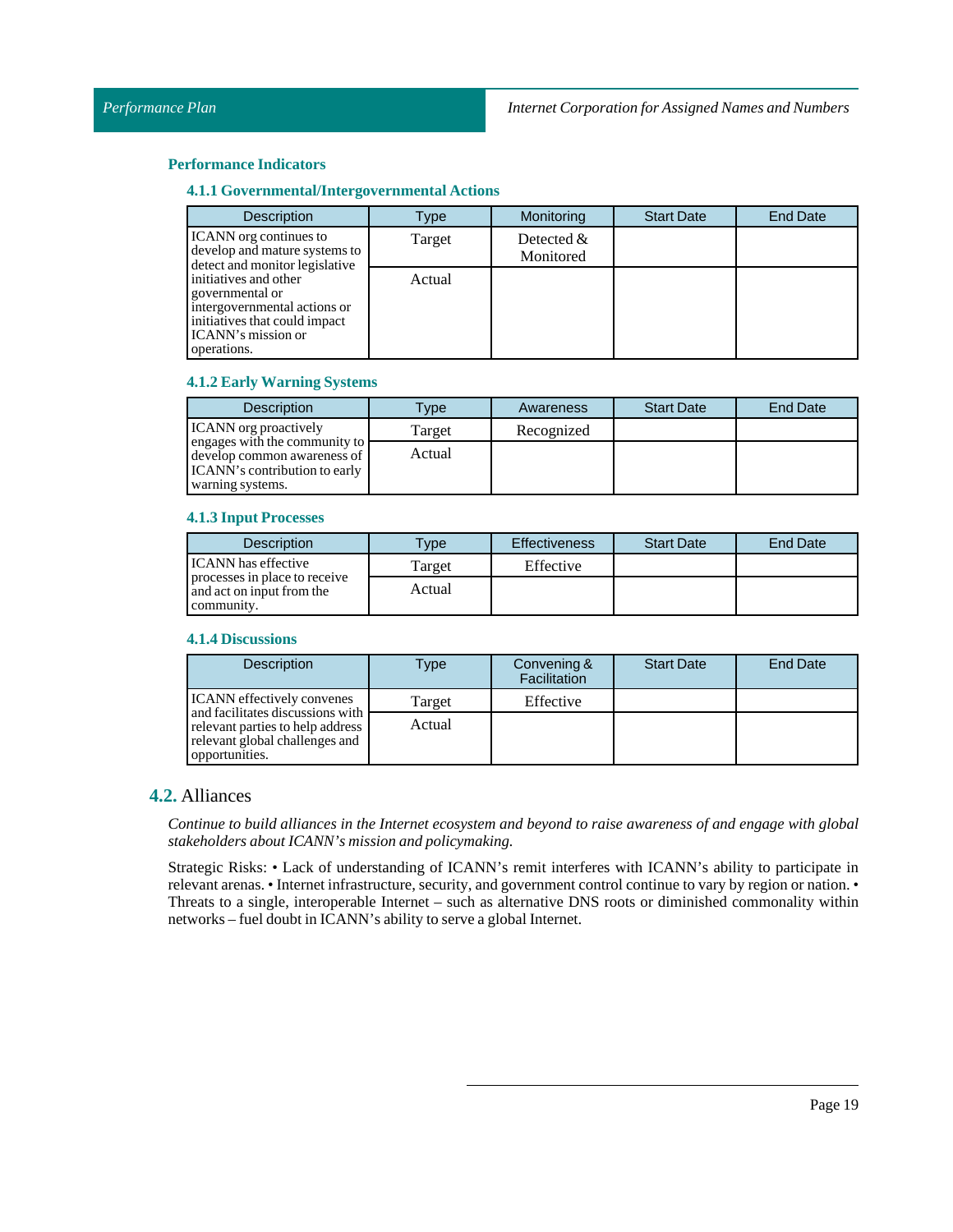### **4.2.1 Relationships**

| <b>Description</b>                                                                                         | Type   | <b>Status</b>                 | <b>Start Date</b> | <b>End Date</b> |
|------------------------------------------------------------------------------------------------------------|--------|-------------------------------|-------------------|-----------------|
| ICANN fosters successful and<br>mutually beneficial<br>relationships with local,                           | Target | Mutually<br><b>Beneficial</b> |                   |                 |
| regional, and global partners to<br>ensure knowledge building<br>about ICANN and its mission<br>continues. | Actual |                               |                   |                 |

### **4.2.2 Role**

| <b>Description</b>                                                                   | $T$ vpe | <b>Status</b>               | <b>Start Date</b> | <b>End Date</b> |
|--------------------------------------------------------------------------------------|---------|-----------------------------|-------------------|-----------------|
| ICANN is engaged, its role<br>acknowledged, and its<br>presence valued in the arenas | Target  | Acknowledged $\&$<br>Valued |                   |                 |
| where topics within its remit<br>are discussed.                                      | Actual  |                             |                   |                 |

### **4.2.3 Regulation**

| <b>Description</b>                                                                                                                                                                                | Type   | Impact<br>Awareness | <b>Start Date</b> | <b>End Date</b> |
|---------------------------------------------------------------------------------------------------------------------------------------------------------------------------------------------------|--------|---------------------|-------------------|-----------------|
| ICANN plays an important                                                                                                                                                                          | Target | Effectiveness       |                   |                 |
| role in raising awareness<br>among legislators, regulators,<br>and stakeholders about its<br>mission and the effect of<br>various regulatory and other<br>proposals on the Internet<br>ecosystem. | Actual |                     |                   |                 |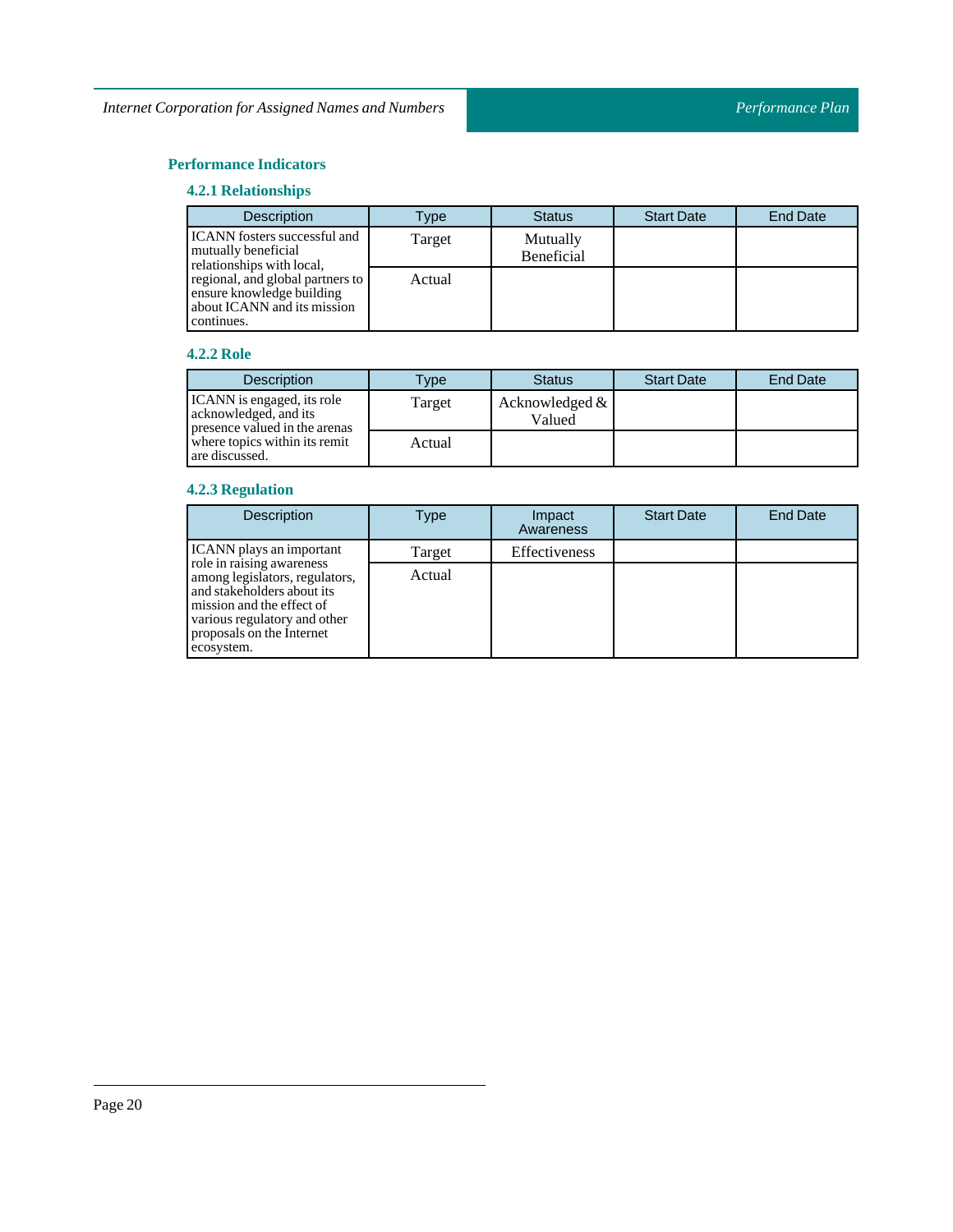## <span id="page-20-0"></span>**5. Financial Sustainability**

*Ensure ICANN's long-term financial sustainability.*

The evolution of the DNS over more than 30 years has resulted in unprecedented growth in the adoption of domain names. In the past, this trend of rapid growth produced the funding necessary to meet the increasing demands on ICANN's services. That trend is now shifting. Today, the domain name industry is in a phase of consolidation and reduced growth. While funding stabilizes, demands continue to grow, including: demands for support from stakeholders; the increased cost of globalization; and cost of inclusiveness, transparency, and accountability. The slowing growth will require both discipline and innovation to ensure ICANN has the sustained ability to support the growing needs and demands of its global community. ICANN will continue to replenish its Reserve Fund, which has been reduced through the strategic investments necessary to successfully execute the transition from the contractual relationship with the U.S. government. ICANN will also continue to fund necessary investments to address essential technology and security requirements. There are efficiencies and improvements to be made by strengthening cost management and financial accountability mechanisms, without jeopardizing the efficacy of the multistakeholder model or lowering the quality of ICANN's efforts and achievements. At the same time, ICANN will increase its understanding of industry changes and market trends. ICANN will also be proactive in its financial planning model to improve responsiveness to changing industry dynamics.

### <span id="page-20-1"></span>**5.1.** Plan

#### *Implement a five-year Financial Plan that supports the five-year Operating Plan.*

Strategic Risks: • ICANN is unable to adjust to changes in the domain name marketplace that impact funding, and becomes unable to fulfill its mission. • Inefficient financial planning results in an inability to address essential requirements of ICANN's mission.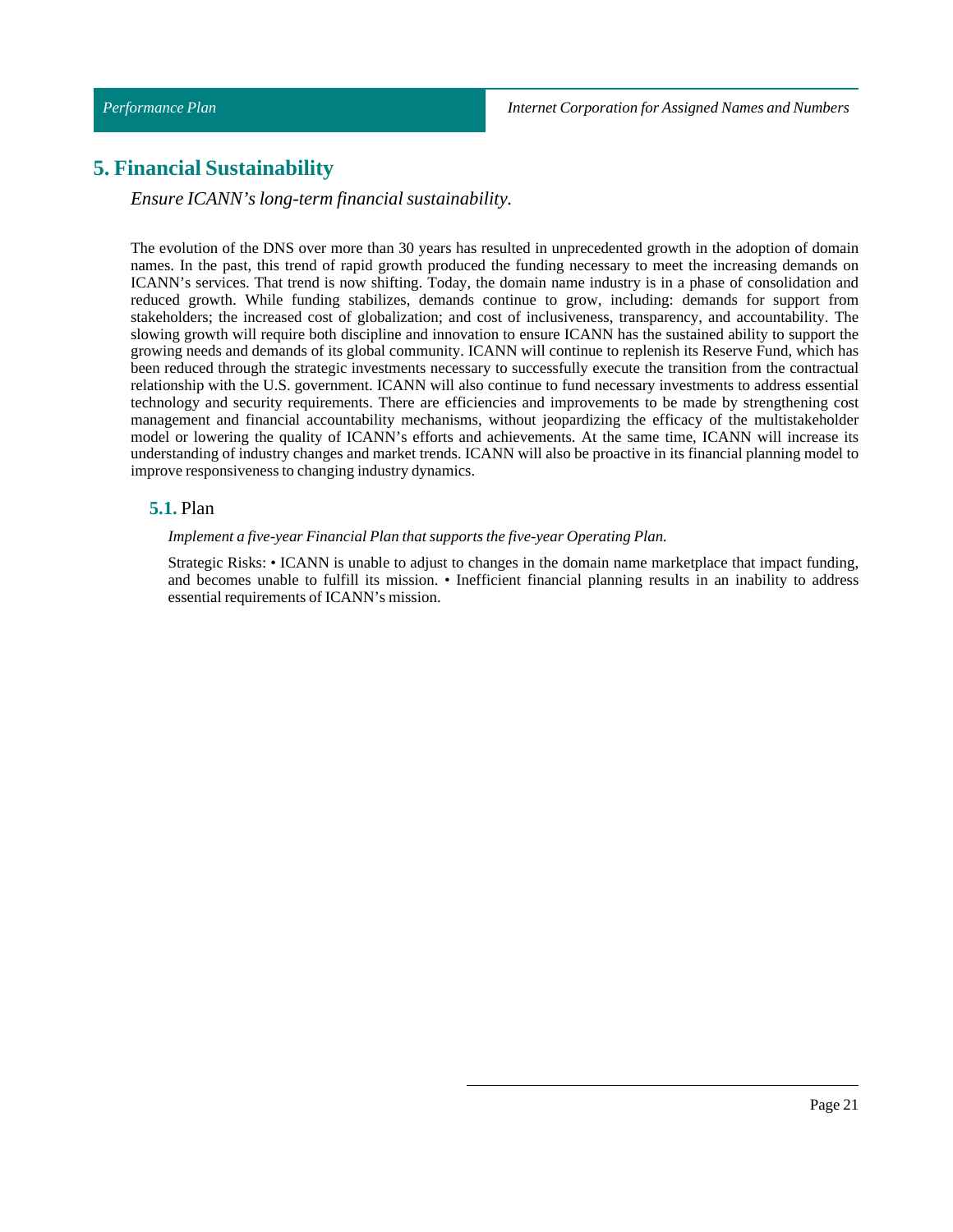#### **5.1.1 Operating & Financial Plan**

| <b>Description</b>                                                                                                                                                              | Type   | <b>Status</b> | <b>Start Date</b> | <b>End Date</b> |
|---------------------------------------------------------------------------------------------------------------------------------------------------------------------------------|--------|---------------|-------------------|-----------------|
| <b>ICANN</b> Strategic Plan is                                                                                                                                                  | Target | Updated       |                   |                 |
| supported by a five-year<br>Operating and Financial Plan.<br>All plans are updated as and<br>when necessary to take into<br>account relevant changes in<br>ICANN's environment. | Actual |               |                   |                 |

### **5.1.2 Financial Planning**

| <b>Description</b>                                                                                                                                                  | Type   | <b>Status</b> | <b>Start Date</b> | End Date |
|---------------------------------------------------------------------------------------------------------------------------------------------------------------------|--------|---------------|-------------------|----------|
| Evolution to five-year rolling                                                                                                                                      | Target | Effective     |                   |          |
| financial planning allows<br><b>ICANN</b> to appropriately<br>address changes that impact<br>ICANN's budget, operating<br>and financial plan, or strategic<br>plan. | Actual |               |                   |          |

#### **5.1.3 Processes & Tools**

| <b>Description</b>                                                                     | <b>Vpe</b> | <b>Effectiveness</b> | <b>Start Date</b> | End Date |
|----------------------------------------------------------------------------------------|------------|----------------------|-------------------|----------|
| <b>ICANN</b> has processes and                                                         | Target     | Effective            |                   |          |
| tools in place to effectively<br>prioritize and periodically<br>reprioritize its work. | Actual     |                      |                   |          |

#### **5.1.4 Engagement**

| <b>Description</b>                                                           | <b>Type</b> | <b>Status</b> | <b>Start Date</b> | <b>End Date</b> |
|------------------------------------------------------------------------------|-------------|---------------|-------------------|-----------------|
| Community's engagement in                                                    | Target      | Increased     |                   |                 |
| prioritization and decisions<br>about affordability measurably<br>increases. | Actual      |               |                   |                 |

### **5.1.5 Funding, Expenses & Reserves**

| <b>Description</b>                                                                       | Type   | <b>Status</b>             | <b>Start Date</b> | <b>End Date</b> |
|------------------------------------------------------------------------------------------|--------|---------------------------|-------------------|-----------------|
| Funding, expenses, and<br>reserves are addressed in each<br>plan in a manner consistent  | Target | Conservatively<br>Managed |                   |                 |
| with policies, Board decisions,<br>strict financial responsibility,<br>and conservatism. | Actual |                           |                   |                 |

### <span id="page-21-0"></span>**5.2.** Projections

*Develop reliable and predictable funding projections.*

Strategic Risks: • The DNS industry evolves in a manner or at a speed that makes it difficult for ICANN to make reliable predictions about the future of the marketplace. • The relevance and reliability of ICANN org's funding projections could be affected by a lack of understanding about the evolution of the DNS and how it may impact the perceived or actual value of domain names to the public, therefore impacting the domain name registrations.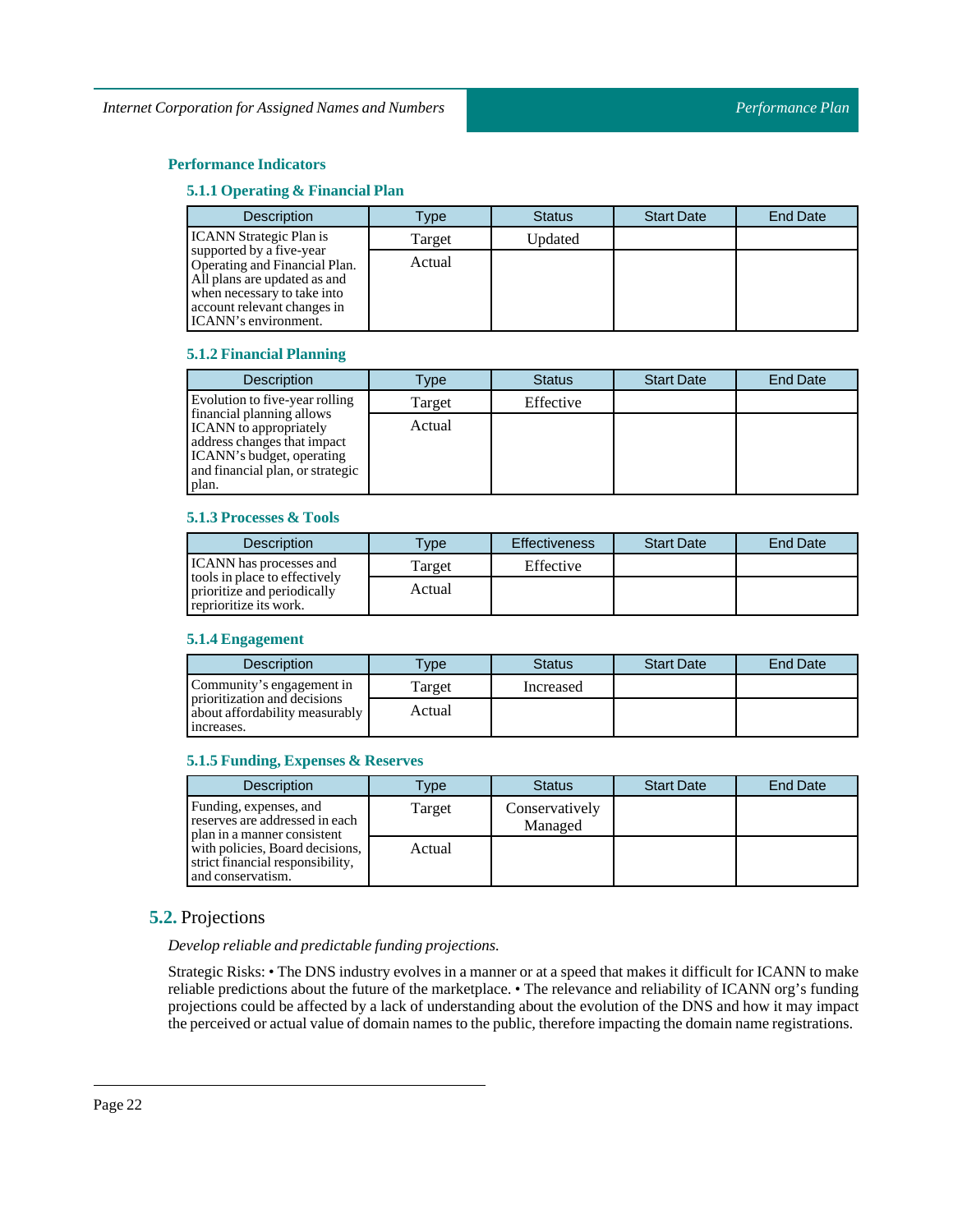#### **5.2.1 Projections**

| <b>Description</b>                                                                                | Type   | <b>Status</b>               | <b>Start Date</b> | <b>End Date</b> |
|---------------------------------------------------------------------------------------------------|--------|-----------------------------|-------------------|-----------------|
| <b>ICANN</b> has reliable and<br>predictable five-year funding<br>projections, based on a sound   | Target | Reliable $&$<br>Predictable |                   |                 |
| understanding of the evolution<br>in the domain name<br>marketplace and realistic<br>assumptions. | Actual |                             |                   |                 |

### **5.2.2 Market Data**

| <b>Description</b>                                                               | <b>Vpe</b> | Usage     | <b>Start Date</b> | <b>End Date</b> |
|----------------------------------------------------------------------------------|------------|-----------|-------------------|-----------------|
| <b>ICANN</b> utilizes data about the                                             | Target     | Effective |                   |                 |
| directions and trends in the<br>market to effectively guide the<br>organization. | Actual     |           |                   |                 |

### <span id="page-22-0"></span>**5.3.** Effectiveness & Efficiency

*Manage operations and their costs to optimize the effectiveness and efficiency of ICANN's activities.*

Strategic Risks: • Lack of alignment or consensus on priorities and goals among ICANN stakeholders results in conflicts about resource allocation. • Expenditures grow faster than funding, eroding ICANN's reserves.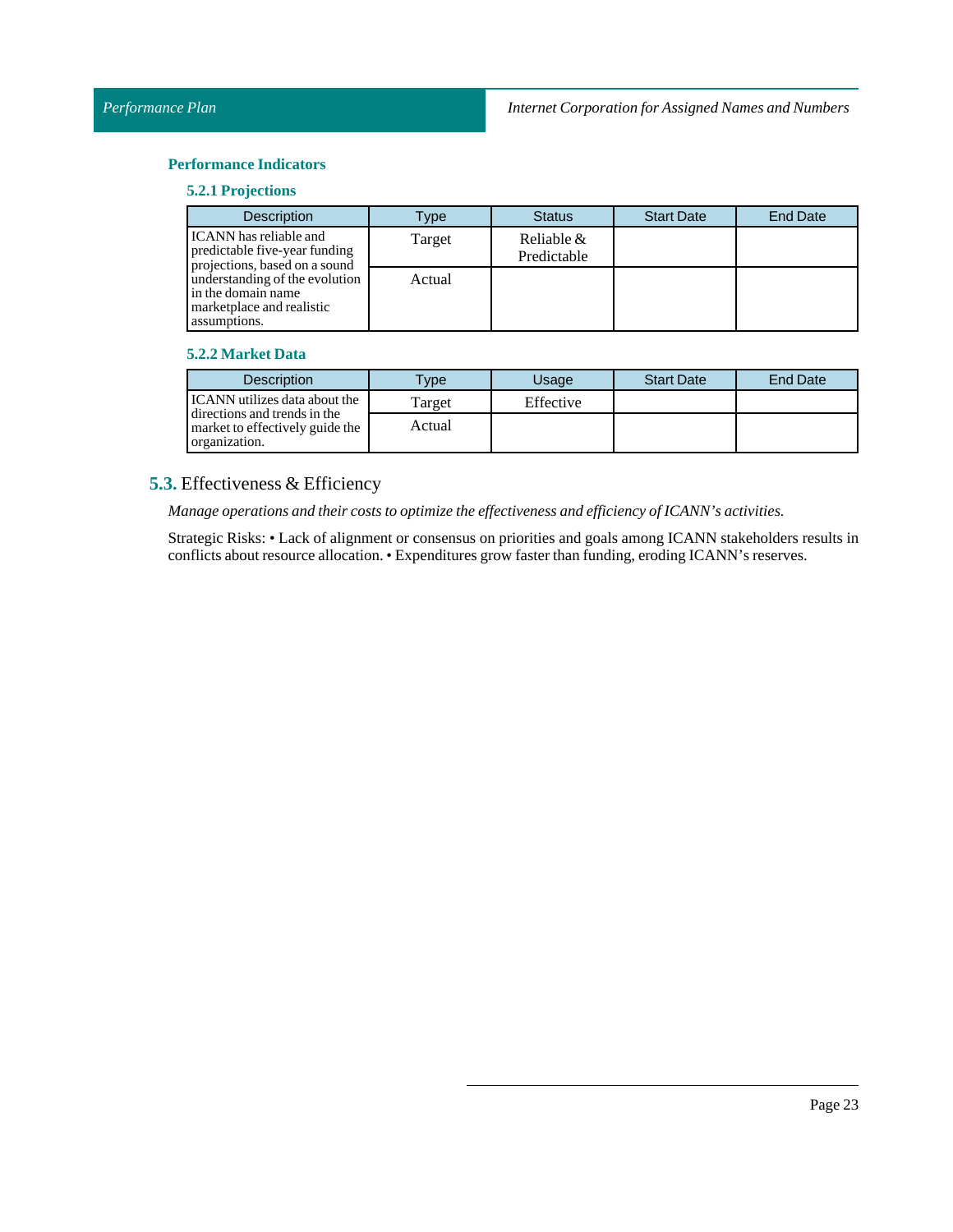### **5.3.1 Prioritization**

| <b>Description</b>                                                                         | <b>Type</b> | <b>Status</b>  | <b>Start Date</b> | <b>End Date</b> |
|--------------------------------------------------------------------------------------------|-------------|----------------|-------------------|-----------------|
| <b>ICANN</b> prioritizes its activities                                                    | Target      | Cost-Effective |                   |                 |
| to deliver its mission in the<br>global public interest in the<br>most cost-effective way. | Actual      |                |                   |                 |

#### **5.3.2 Processes & Tools**

| <b>Description</b>                                         | vpe    | <b>Status</b> | <b>Start Date</b> | <b>End Date</b> |
|------------------------------------------------------------|--------|---------------|-------------------|-----------------|
| <b>ICANN</b> has processes and                             | Target | Effective     |                   |                 |
| tools in place to effectively<br>manage and control costs. | Actual |               |                   |                 |

### **5.3.3 Accountability & Responsibility**

| <b>Description</b>                                                                                                                                                                | Type   | <b>Status</b> | <b>Start Date</b> | <b>End Date</b> |
|-----------------------------------------------------------------------------------------------------------------------------------------------------------------------------------|--------|---------------|-------------------|-----------------|
| Financial accountability and                                                                                                                                                      | Target | Managed       |                   |                 |
| responsibility guide how<br>decisions are made prior to<br>committing ICANN's<br>resources; and how expenses<br>are managed once approved, to<br>not exceed those<br>commitments. | Actual |               |                   |                 |

#### **5.3.4 Cost Drivers**

| <b>Description</b>                                      | <b>VDe</b> | <b>Status</b>              | <b>Start Date</b> | <b>End Date</b> |
|---------------------------------------------------------|------------|----------------------------|-------------------|-----------------|
| Key cost drivers are clearly<br>defined and understood. | Target     | Defined $\&$<br>Understood |                   |                 |
|                                                         | Actual     |                            |                   |                 |

### <span id="page-23-0"></span>**5.4.** Reserves

*Ensure that the level of ICANN reserves is continuously set, reached, and maintained consistent with the complexity and risks ofthe ICANN environment.*

Strategic Risks: • Expenditures grow faster than funding, eroding ICANN's reserves.